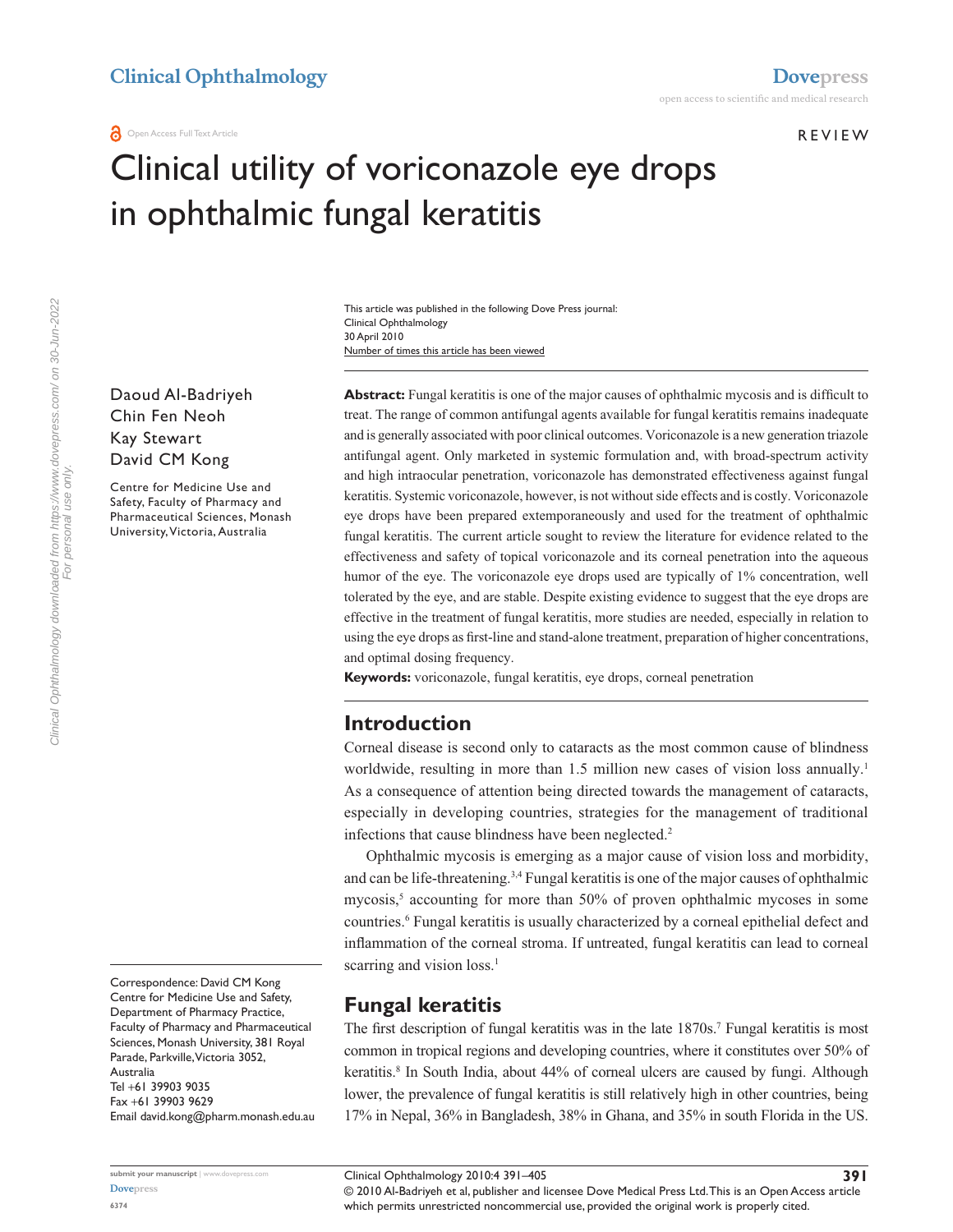In China, the incidence has been increasing in the past decade.<sup>9</sup> By contrast, fungal keratitis generally accounts for only  $1\% - 5\%$ of the keratitis treated in developed countries and temperate regions, such as Britain and the northern US.9,10 This also applies to Australia, where the incidence of fungal keratitis at the Royal Victorian Eye and Ear Hospital (RVEEH) in Melbourne was reported at 5%. The RVEEH is a tertiary referral eye hospital responsible for the care of most serious corneal infections in a population of about five million across Victoria, southern New South Wales, and Tasmania.<sup>10</sup>

#### **Etiology**

Filamentous fungi were long considered as a major cause of fungal keratitis.11,12 Ophthalmic infections from these fungi are most commonly associated with agricultural and outdoor activities.13,14 Of the filamentous fungi, infections from *Fusarium* and *Aspergillus* species are the most common. While *Fusarium* species are particularly prevalent in crop plants,15 *Aspergillus* species are found in decaying vegetation and soil. *Aspergillus* is a contaminant in hospital air and has been involved in recent outbreaks of ocular infections in several hospitals.<sup>16,17</sup> Keratitis caused by these filamentous fungi may involve any part of the cornea.<sup>18,19</sup> Other less common keratitis-causative filamentous fungi include *Paecilomyces* and *Acremonium* species.20 *Paecilomyces* species have been shown to be resistant to most common sterilising techniques, including those applied during surgical procedures.21,22 *Acremonium* species can be isolated from a variety of common sources, and can be associated with severe eye infections.<sup>23,24</sup>

Dematiaceous fungi such as *Curvularia*, *Bipolaris*, and *Exserohilum* species have also been reported to cause fungal keratitis. After *Aspergillus* and *Fusarium* species, *Curvularia* and *Bipolaris* species are the third most common keratitis-causative fungi worldwide.20 *Curvularia*, *Bipolaris*, and *Exserohilum* species usually cause persistent, but low-grade ulcerations near the epithelial part of the cornea. These ulcerations, if not appropriately treated or if associated with topical steroid use, can develop into resilient infections involving the deeper layers of cornea.25–27 *Scedosporium* and *Lecytophora* species are also dematiaceous fungi that are known to result in very severe keratitis infections that often do not respond to medical therapies.25,28

Whilst filamentous and dematiaceous fungi are the common causes of fungal keratitis at a global level, yeasts are the major cause of fungal keratitis in developed countries.<sup>8</sup> Yeasts are infrequent in tropical countries, characterized by major agricultural presence, which is associated with higher prevalence of other types of fungal keratitis, such as the filamentous fungi.20 Yeast infections have no geographical dominance and are most commonly caused by *Candida* species, especially *Candida albicans*. 8,10,20 *Candida* keratitis predominantly occurs in the stromal layer of the cornea. It is associated with epithelial defect and distinct infiltration, and is slow in development.18 *Cryptococcus* species are another type of yeast that causes fungal keratitis, but less commonly than *Candida* species.<sup>20</sup>

Fungal keratitis can also be caused by zygomycetes fungi such as *Rhizopus* and *Mucorales* species,<sup>4,29,30</sup> and other fungi such as *Cladosporium*, *Cylindrocarpon*, *Penicillium*, and *Chrysonilia* species.<sup>6,14,31–33</sup> Keratitis due to these fungi, however, is very low in occurrence.

The incidence of different types of fungal keratitis in various areas and countries is shown in Table 1.

#### Risk factors

The general predisposing factors for fungal keratitis include ocular trauma, prolonged use of topical or systemic immunosuppressants, pre-existing corneal surface disease, underlying systemic disease (eg, diabetes mellitus), and contact lens wear.<sup>10,20,35</sup>

The significance of these factors, however, varies according to geographical area. For instance, in Melbourne, ocular trauma, chronic steroid use, and ocular surface disease were the most common risk factors,<sup>10</sup> whilst the common risk factors in Philadelphia were ocular surface disease, contact lens wear, and topical steroids.<sup>33</sup> In the southern US, however, trauma was generally identified as the major risk factor for fungal keratitis. A similar trend was also observed in Singapore and Bangladesh.36,37 In contrast, in the northern US, ocular trauma was reported as only a secondary risk factor for fungal keratitis.<sup>9</sup>

The type of predisposing risk factors relates to the type of causative fungi. For example, keratitis associated with ocular trauma is commonly caused by *Aspergillus*, *Fusarium*, and *Curvularia* species.<sup>14</sup> The use of lawn trimmers was found to be associated with *Fusarium* and *Curvularia* keratitis,14,38 while the use of topical steroids was linked to *Candida*, *Aspergillus*, *Acremonium*, and *Curvularia* keratitis. Underlying chronic diseases were frequently related to keratitis caused by *Fusarium* and *Candida* species.14 *Candida* keratitis is common where traumatic keratitis is infrequent.<sup>20</sup> Previous corneal ulceration resulting, for example, from previous keratitis or contact lens-related trauma, is a particular risk factor for *Candida* keratitis.18 Trauma by plant material, contaminated water, or immune suppression is a risk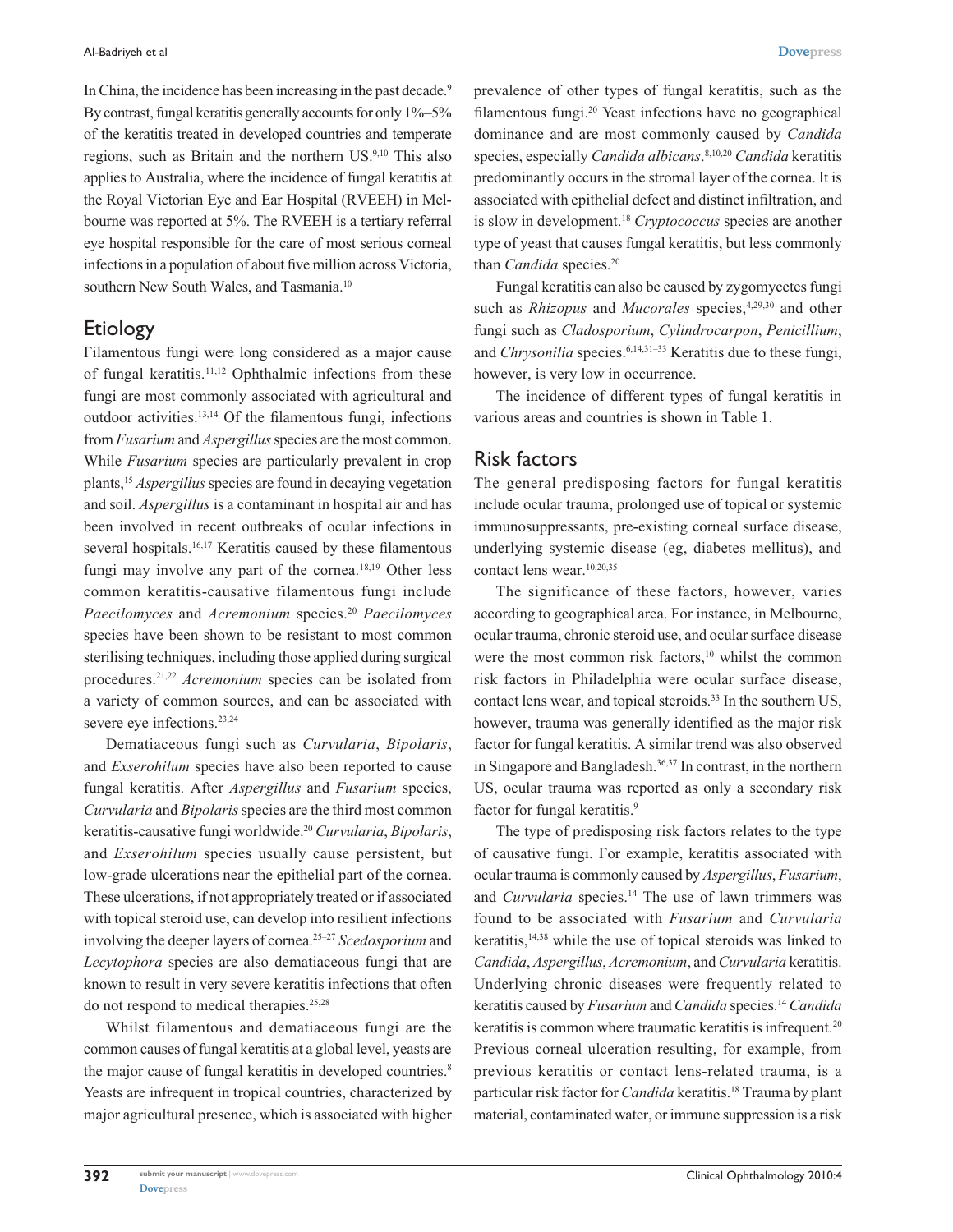| <b>Place</b>         | <b>Number of patients</b> | <b>Study duration</b>                                                                 | Principal pathogen (%)                                                                               |  |
|----------------------|---------------------------|---------------------------------------------------------------------------------------|------------------------------------------------------------------------------------------------------|--|
| Melbourne, Australia | 56                        | 18 months<br>Candida albicans (37), Aspergillus fumigatus (17),<br>Fusarium spp. (14) |                                                                                                      |  |
| Madurai, India       | 434                       | 3 months                                                                              | Fusarium spp. (47), Aspergillus spp. (16)                                                            |  |
| London, UK           | 65                        | 13 years                                                                              | Candida albicans (35), Candida parapsilosis (15),<br>Fusarium solani (11), Aspergillus fumigatus (9) |  |
| Hyderabad, India     | 1352                      | 10 years                                                                              | Fusarium spp. (37), Aspergillus spp. (31)                                                            |  |
| Paraguay             | 45                        | I year                                                                                | Fusarium spp. (42), Aspergillus spp. (21)                                                            |  |
| Sri Lanka            | 66                        | 2 years                                                                               | Aspergillus spp. (25)                                                                                |  |
| Florida, US          | 125                       | 10 years                                                                              | Fusarium spp. (68), Candida spp. (14),<br>Curvularia spp. (9)                                        |  |
| Bangladesh           | 142                       | 11 months                                                                             | Aspergillus spp. (37), Fusarium spp. (20),<br>Curvularia spp. (18)                                   |  |
| Ghana                | 199                       | N/A                                                                                   | Fusarium spp. (52), Aspergillus spp. (15),<br>Lecytophora theobromae (9)                             |  |
| New Delhi, India     | 211                       | 5 years                                                                               | Aspergillus spp. (40), Fusarium spp. (14),<br>Alternaria spp. (10)                                   |  |
| Singapore            | 29                        | 5 years                                                                               | Fusarium spp. (52), Aspergillus flavus (17)                                                          |  |
| Philadelphia, US     | 24                        | 9 years                                                                               | Candida albicans (46), Fusarium spp. (25)                                                            |  |
| Houston, US          | 32                        | 30 years                                                                              | Curvularia senegalensis (30), Curvularia<br>lunata (25)                                              |  |
| Qingdao, China       | 108                       | 4 years                                                                               | Fusarium spp. (65), Aspergillus spp. (14),<br>Candida spp. (9)                                       |  |
| Nepal                | 405                       | 2 years                                                                               | Aspergillus spp. (47), Candida spp. (13),<br>Fusarium spp. (12)                                      |  |

Table I Studies of the incidence of types of fungal keratitis<sup>8,10,13,20,34</sup>

**Abbreviations:** spp., species; N/A, not available.

factor for keratitis caused by *Scedosporium apiospermum.*<sup>20</sup> Keratitis caused by *Paecilomyces* species has been reported following surgical procedures. $21,39$ 

## **Treatment**

The ultimate goal in the treatment of fungal keratitis is to conserve vision. This requires timely diagnosis of the infection and administration of the appropriate antifungal therapy.40 Patient with fungal keratitis can be treated with either medical or surgical therapy. Whilst surgical procedures are more effective in patients with acute corneal perforation, antifungal agents are still the major therapeutic option in fungal keratitis,<sup>41</sup> whereby success depends on the agent's ability to penetrate into the aqueous humor and achieve therapeutic levels. Currently, the range of antifungal therapies available for fungal keratitis remains inadequate.9,42 The antifungal agents that can be used in fungal keratitis are broadly divided into three main groups: polyenes (amphotericin B, natamycin, and nystatin), azoles (ketoconazole, miconazole, econazole, fluconazole, itraconazole, voriconazole, and posaconazole), allylamine (terbinafine) and echinocandins (caspofungin).

Amphotericin B has poor ocular penetration after intravenous (IV) administration and, hence, the administration of higher doses may be required to ensure adequate concentration of amphotericin B in the eye; $20,43$  however, IV administration of high-dose amphotericin B is known to cause severe renal toxicity, which can occur in up to 80% of patients.20,43 To minimize renal toxicity, low-dose amphotericin B is often used, which in many cases, results in suboptimal doses,<sup>44</sup> especially when taking its poor ocular penetration into consideration. Amphotericin B eye drops are manufactured extemporaneously by hospital pharmacy departments. The most commonly prescribed concentration of the eye drops for fungal keratitis is 0.15%.10,20 Topical amphotericin B penetrates well into the stroma and can achieve sufficient concentrations against susceptible fungi;<sup>20</sup> however, its penetration through the cornea with intact epithelium is poor. Whilst amphotericin B is active against *Aspergillus* and *Candida* keratitis, it has no activity against keratitis caused by *Fusarium* species.<sup>9,45</sup>

Natamycin is the only commercially available topical antifungal preparation approved by the Food and Drug Adminstration for ophthalmic use.28,46 It is insoluble in water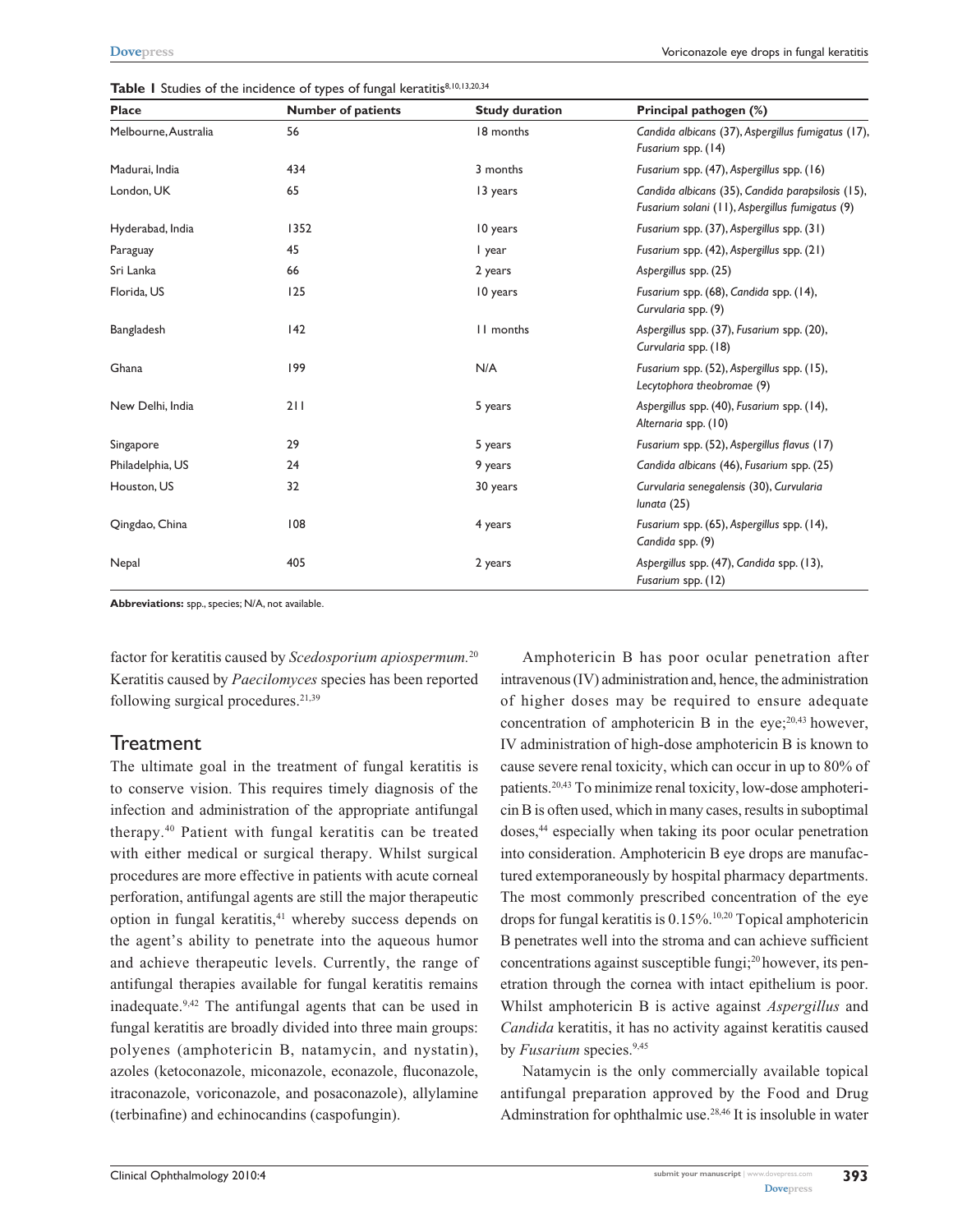and is stable in 5% suspension.<sup>20</sup> Natamycin is the standard of care in many countries, especially developed countries, 9,10,20 and is initially administered as one drop every one or two hours.<sup>47</sup> It adheres well to the cornea surface, is well tolerated, has good activity against *Candida*, *Aspergillus*, and *Fusarium*, and is routinely used for keratitis caused by filamentous fungi.9,20 This antifungal, however, has poor penetration into deeper structures of the eye and, hence, is generally effective against superficial infections that are not severe.<sup>9,48</sup> In addition, only about 2% of the drug is bioavailable after topical application.49 The usefulness of topical natamycin is further complicated by the fact that it settles out on the cornea upon instillation and degrades easily.28

Nystatin is another polyene that can be used topically as a suspension in fungal keratitis. However, nystatin is rarely used clinically due to the availability of more potent polyene agents.<sup>50</sup>

Ketoconazole has a broad spectrum of activity, including against *Aspergillus*, *Candida*, and *Fusarium* species.28 It is available orally and, although it has demonstrated good tissue distribution after administration,<sup>46</sup> it has not been used for fungal keratitis. Long-term administration of high-dose ketoconazole may result in impotence, gynecomastia, or alopecia, which is problematic considering the long-term nature of keratitis therapy.51 Topical 1% eye drops and suspension formulations of ketoconazole have been extemporaneously prepared and used for fungal keratitis. These have been reported to inhibit the progression of corneal fungal infections and were not associated with significant corneal toxicity. 52,53

Miconazole has been used in patients with *S. apiospermum* orbital infections.20 It has a broad spectrum of activity, including against *Aspergillus*, *Candida*, and *Scedosporium* species.20 Systemic miconazole, however, is associated with significant toxicity and has resulted in undetectable concentrations in the cornea.20,54 Topical application of extemporaneously prepared 1% miconazole eye drops achieved high concentrations in the ocular tissues.<sup>54</sup> The eye drops are generally well tolerated and are used as second-line therapy in fungal keratitis that is unresponsive to natamycin.<sup>54</sup>

Econazole has a broad spectrum of activity against filamentous fungi, and is effective against *Fusarium* keratitis.<sup>55</sup> Topical application of 2% econazole appears to be as effective as 5% natamycin in fungal keratitis,<sup>56</sup> but has been associated with ocular irritation.<sup>55</sup>

Oral and IV fluconazole are very safe, and penetrate very well into the corneal tissue.<sup>20,57,58</sup> Whilst oral fluconazole is a commonly used agent for the treatment of fungal keratitis,<sup>10</sup> topical application of 0.2% fluconazole solution is as effective as systemic fluconazole. Fluconazole, when applied topically, penetrates well into the cornea, is safe, and has been used successfully against fungal keratitis.<sup>59–61</sup> A major limitation associated with fluconazole, however, is its narrow spectrum of antifungal activity. Fluconazole is inactive against *Aspergillus* and *Fusarium* species;<sup>62</sup> although active against *Candida* species, it is less active against *Candida glabrata* and *Candida krusei* than against *C. albicans*. 46

Although itraconazole is commonly associated with gastrointestinal side effects, it is considered relatively safe.<sup>63</sup> It has activity against *Candida* and *Aspergillus* species; however, is rarely used for the treatment of fungal keratitis.<sup>28</sup> Itraconazole is inactive against *Fusarium* species<sup>10,28</sup> but, more importantly, it has poor penetration into the cornea after systemic administration.<sup>64</sup> Experimental use of topical itraconazole (1% solution) has been reported, but appears to demonstrate insufficient corneal penetration.<sup>65</sup>

Voriconazole, a more recent azole antifungal, is available commercially for systemic administration in the form of oral and IV formulations. It has an excellent broad spectrum of antifungal activity and is active against species that are known to be resistant to the other antifungal agents commonly used in fungal keratitis.<sup>28</sup> Voriconazole is increasingly being used, orally in particular, against fungal keratitis. Oral voriconazole is highly bioavailable (96%) and has demonstrated good penetration into the different parts of the eye,<sup>66,67</sup> with sufficient concentrations achieved to cover a wide range of keratitis-causative fungi.28 However, oral voriconazole can be associated with side effects as well as significant drug interactions.<sup>68</sup> Topical voriconazole eye drops, manufactured extemporaneously and used in an off-label manner, have also been prescribed for the treatment of keratitis, with promising results.69 With topical administration, voriconazole demonstrated good penetration through the cornea into the aqueous humour,<sup>69</sup> without compromising intraocular safety.70

Posaconazole has an excellent broad spectrum of activity and is as active as voriconazole, with added activity against zygomycetes.71 It is safe, with mild gastrointestinal side effects being the most common adverse events.<sup>72</sup> Posaconazole was only recently introduced worldwide and, as such, studies on its ocular penetration are lacking. In a number of recent case reports involving the use of oral posaconazole alone as salvage therapy, or in combination with topical posaconazole, this antifungal agent demonstrated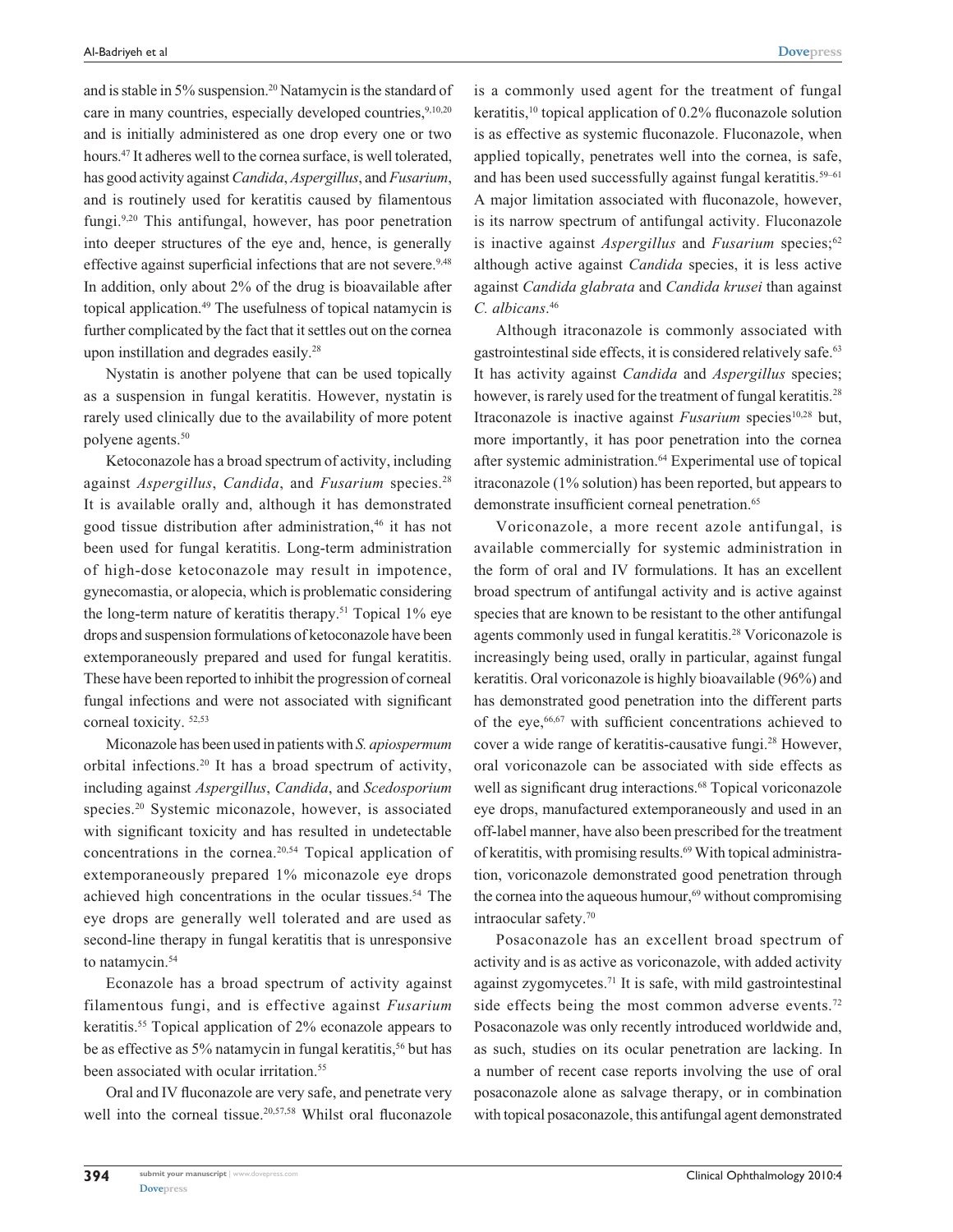success against fungal keratitis.<sup>73,74</sup> The formulation used for the topical posaconazole was the same formulation used for the oral suspension  $(10 \text{ mg}/0.1 \text{ mL})$ .<sup>28</sup>

Terbinafine is fungicidal against many molds, but only a few types of yeast.75 Despite its activity, its clinical efficacy and use are limited by its pharmacokinetic characteristics after the systemic administration.<sup>76,77</sup> When used as  $0.25\%$ eye drops, however, it is as effective against filamentous mycotic keratitis as 5% natamycin, especially in cases with smaller and shallower ulcers.<sup>78</sup> The eye drops are safe, but required longer durations of treatment when compared with other common topical therapies.78

Caspofungin has significantly less systemic toxicity than azoles. Intravenously administered caspofungin does not penetrate well into the eye and, hence, it is not used for fungal keratitis.<sup>79</sup> Nonetheless, in one recent case report, when administered topically  $(0.5\%)$  as adjunctive therapy, caspofungin demonstrated clinical success against fungal keratitis. $60$  Caspofungin is safe,<sup>79</sup> but lacks activity against *Fusarium* species.<sup>9,80</sup>

Of the aforementioned antifungal agents, amphotericin B, natamycin, fluconazole, and miconazole have been used routinely to treat fungal keratitis for quite some time; however, poor corneal penetration after topical administration, poor ocular penetration after systemic administration, limited spectra of antifungal activity, and/or limited clinical success associated with these agents are major limitations and have rendered these therapies challenging and inadequate for fungal keratitis. The limited clinical success is particularly true with the topical use of these agents, as they often require coadministration of an additional systemic antifungal agent, $20$ which increases the risk of toxicity and is costly. This has led to consideration of using newer antifungal agents, such as voriconazole, posaconazole, and caspofungin, and/or inhouse preparations of these agents as a means to overcome the shortcomings of the current therapies.

This review will focus on the use of voriconazole eye drops as a treatment for fungal keratitis.

# **Topical voriconazole for fungal keratitis**

Voriconazole acts by inhibiting the synthesis of ergosterol in the fungal membranes and, ultimately, the growth of the microorganism (Figure 1). Voriconazole binds to the active site of the P450-dependent enzyme lanosterol 14-demethylase (CYP51 or Erg11p) and ligates the iron heme cofactor via a nitrogen atom. This results in depletion of ergosterol and the accumulation of 14-methyl sterols such as lanosterol,



Figure 1 Chemical structure of voriconazole.<sup>83</sup>

affecting the integrity and function of the fungal membrane. Voriconazole is a derivative of fluconazole with the addition of a methyl group to the propyl backbone and the replacement of a triazole moiety with a fluoropyrimidine group, which significantly increased the affinity of the compound for 14-demethylase and its potency to inhibit CYP51. Voriconazole concentrations needed for a 50% decrease in ergosterol synthesis (IC50) in fungi extracts of *C. albicans* and *C. krusei* are 2 and 20  $\mu$ g/L, respectively, compared with 10 and  $230 \mu g/L$ , respectively, with fluconazole. With these two fungi, voriconazole is considered to be a more potent inhibitor of CYP51 than fluconazole. Similarly, the IC50 for *Aspergillus fumigatus* is 0.48 with voriconazole against 4.8 for fluconazole.81,82

Voriconazole is ideal for use in the treatment of fungal keratitis, as it has a broad spectrum of activity with low minimum inhibitory concentrations (MIC), as well as a high systemic intraocular penetration profile.<sup>28,81</sup>

Voriconazole is potent against a wide spectrum of keratitis-causative fungi, namely, the most common pathogens *C. albicans, C. parapsilosis, C. tropicalis*, *A. fumigatus*, *Aspergillus flavus*, and *Fusarium solani*, 81,84,85 and other less common pathogens from the *Paecilomyces, Histoplasma*, *Scedosporium*, *Curvularia*, and *Acremonium* species.81,84 The *in vitro* MICs of voriconazole against typical keratitis-causative fungi are shown in Table 2.

Although the MIC of voriconazole against *Fusarium* species is higher than that for other fungi, compared with other antifungal agents, voriconazole has the best activity against *Fusarium* species.<sup>86</sup> In a study by Marangon et al,<sup>86</sup> in which the *in vitro* susceptibility of common pathogens to voriconazole was compared with that for amphotericin B, fluconazole, itraconazole, and ketoconazole, voriconazole demonstrated the lowest  $MIC<sub>oo</sub>$ , as shown in Table 3. In addition, voriconazole was the only antifungal agent that demonstrated 100% antifungal activity against 541 different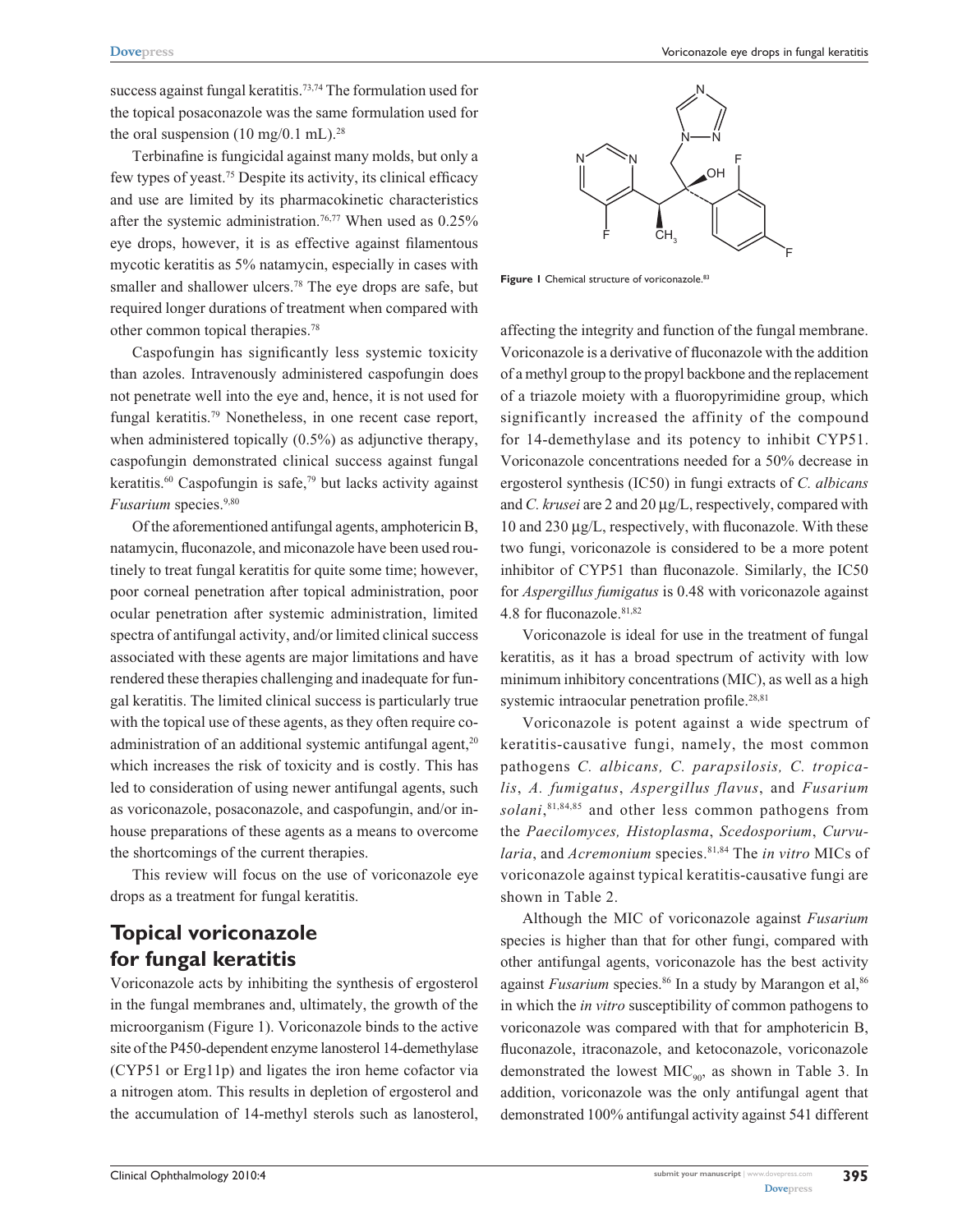Table 2 *In vitro* minimum inhibitory concentrations (MIC<sub>90</sub>) with voriconazole<sup>69,81,96</sup>

| WILII VUI ILUHALUIT             |                                       |
|---------------------------------|---------------------------------------|
| Organism                        | $MIC_{\scriptscriptstyle 90}$ (µg/mL) |
| Candida albicans                | 0.06                                  |
| Candida parapsilosis            | $0.12 - 0.25$                         |
| Candida tropicalis              | $0.25 - > 16.0$                       |
| Cryptococcus neoformans         | $0.06 - 0.25$                         |
| Aspergillus fumigates           | 0.50                                  |
| Aspergillus flavus              | 0.50                                  |
| Fusarium spp.                   | $0.25 - 8$                            |
| Fusarium solani                 | $\mathfrak{p}$                        |
| Paecilomyces lilacinus          | 0.50                                  |
| Acremonium alabamensis          | 0.25                                  |
| <b>Blastomyces dermatitidis</b> | 0.25                                  |
| Coccidioides immitis            | 0.25                                  |
| Histoplasma capsulatum          | 0.25                                  |
| Penicillium marneffei           | 0.03                                  |
| Cuvularia spp.                  | $0.06 - 0.25$                         |
| Scedosporium spp.               | 0.5                                   |
| Scedosporium apiospermum        | 0.5                                   |
|                                 |                                       |

**Abbreviation:** spp, species.

fungal isolates comprising *Candida*, *Aspergillus*, and *Fusarium* species (Figure 2).

# **Intraocular penetration of systemic voriconazole**

In a prospective clinical study by Hariprasad et al,  $67$  systemically administered voriconazole was demonstrated to achieve good penetration into the aqueous and vitreous humors of the human eye. Two 12-hourly 400 mg doses of voriconazole were administered to 14 patients with noninflamed eyes and attending elective surgery. The aqueous and vitreous humor samples were collected within three hours after drug administration. The mean measured plasma, aqueous, and vitreous voriconazole concentrations were 2.13, 1.13, and 0.81 µg/mL, respectively. The voriconazole concentration in the aqueous humor was 53% of the concentration obtained in the plasma, and was sufficiently high to be effective against most common fungi associated with fungal keratitis. A similar outcome was reported by Nulens et al, $87$  where a case of *S. apiospermum* keratitis was successfully treated with oral voriconazole. The voriconazole concentration in the aqueous humor  $(1.8 \mu g/mL)$  was measured after 12 days of drug administration and was also 53% of the voriconazole concentration observed in the patient's plasma (3.4 µg/mL). Surprisingly, however, and despite good intraocular penetration of oral voriconazole, the reported

**Table 3** *In vitro* minimum inhibitory concentrations (MIC<sub>90</sub>) of common antifungals<sup>86</sup>

| Antifungal agent Aspergillus spp. |               | Candida spp. | Fusarium spp. |
|-----------------------------------|---------------|--------------|---------------|
|                                   | $(\mu g/mL)$  | $(\mu g/mL)$ | $(\mu g/mL)$  |
| Voriconazole                      | 0.5           | 0.016        |               |
| Amphotericin B                    | $\mathcal{P}$ | 0.5          | 2             |
| Itraconazole                      |               | 0.256        | >16           |
| Fluconazole                       | >256          | 0.5          | >256          |
| Ketoconazole                      | 4             | 0.032        | >16           |

**Abbreviation:** spp., species.

success of oral voriconazole against fungal keratitis may not necessarily translate into success against fungal infections occurring in the posterior part of the eye (eg, endophthalmitis). Indeed, while in the case reported by Nulens et al,<sup>87</sup> oral voriconazole resulted in a voriconazole concentration in the aqueous humor that is sufficient to treat *S. apiospermum* keratitis, in a case report by Nochez et al,<sup>88</sup> the voriconazole concentration in the vitreous humor, resulting from oral voriconazole, was not sufficiently high to manage successfully an endophthalmitis infection that is also caused by *S. apiospermum.* Concomitant administration of intravitreal voriconazole was required to achieve a successful outcome.88

Although it has good intraocular penetration, systemic voriconazole may result in side effects (including ocular events), complications, and interactions with concomitant medications.68 Whilst mostly reversible, these side effects may lead to the discontinuation of therapy.<sup>81</sup> In addition, systemic voriconazole is very costly. The cheapest of its formulations (ie, oral voriconazole tablets) costs about AU\$3,000 (US\$2,600) per month of therapy for fungal keratitis.<sup>61</sup> When administered intravenously, it can cost up to AU\$11,400 (US\$9,600) per month.<sup>89</sup> Therefore, an efficient and economical strategy of using voriconazole for the treatment of fungal keratitis is highly desirable and would be invaluable in clinical practice.



Figure 2 *In vitro* susceptibility of 541 fungal isolates to common antifungals.<sup>86</sup>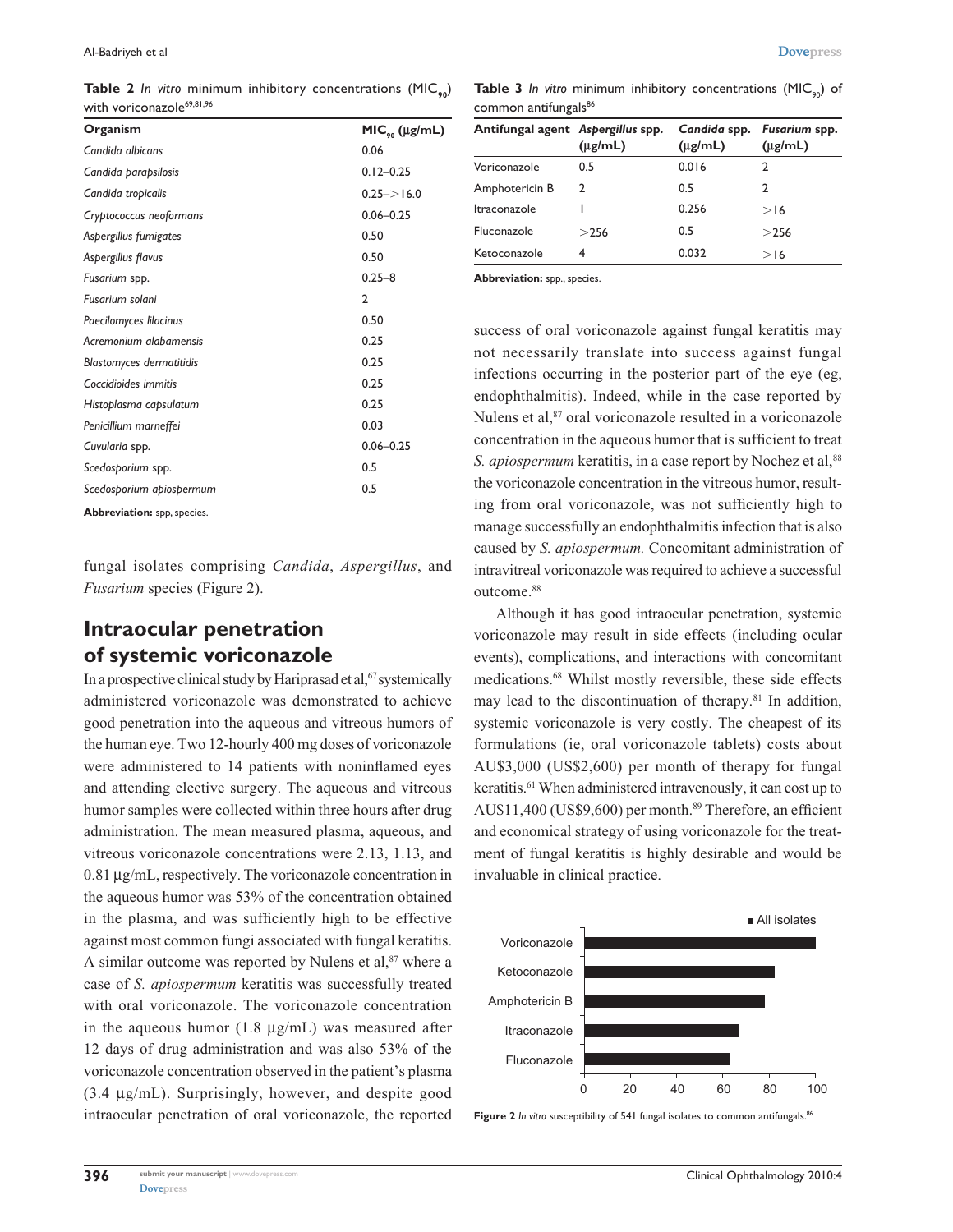The topical administration of medications to the eye is a typical strategy for treating disorders of anterior eye structures, such as the cornea. $90,91$  Eye drops are the most common dosage form used, $91$  because they are an economical and efficient method of delivering drugs into the eye, and have four main advantages.90 Firstly, the drug effect is localized where it is needed and a minimal amount of the drug reaches the systemic circulation. Secondly, drug concentrations that are hard to achieve at the site via systemic administration, can be achieved via topical administration. Thirdly, topically administered drugs avoid hepatic metabolism. Lastly, topical administration is convenient, simple, and painless.

The corneal tissues comprise three major layers of cells, ie, a lipophilic outermost layer called the epithelium, a hydrophilic middle layer called the stroma, and an innermost layer of single cells called the endothelium.<sup>92,93</sup>

Given that the cornea comprises both lipophilic and hydrophilic substances, it represents an effective barrier against delivering both lipophilic and hydrophilic drugs into the eye.<sup>90</sup> A lipophilic compound encounters minimal resistance in penetrating the outer epithelium of the cornea, but more resistance in infiltrating the stroma. The converse applies to hydrophilic compounds, which encounter more resistance to absorption from the epithelium and less by the stroma. As the corneal epithelium is the main and first barrier to drug absorption into the eye, $94$  it is not surprising that lipophilic compounds are more favorable for corneal absorption.<sup>90</sup>

# **Formulation of voriconazole eye drops**

Whilst lipophilic compounds (or drugs) have higher corneal permeability, they usually have limited aqueous solubility. As such, formulating eye drops for drugs with low aqueous solubility can be challenging.<sup>90</sup> Voriconazole is a lipophilic compound with low solubility (0.061% at pH 7), and is unstable in aqueous environments.<sup>90,95</sup> For the IV formulation of voriconazole to be feasible, the manufacturer encapsulated voriconazole with a β-cyclodextrin derivative in the form of lyophilized powder of cyclodextrin-voriconazole complex.<sup>68</sup> This increases the solubility and stability of voriconazole in aqueous solutions, while maintaining its lipophilicity and high corneal permeability.<sup>90,94</sup> Cyclodextrins are a group of homologous cyclic oligosaccharides that, in complex formation with a drug, increase dissolution rate (solubility), aqueous stability, and/or bioavailability of the drug.<sup>94</sup>

Currently, voriconazole eye drops are not commercially available, and are aseptically manufactured $61,96$  by diluting the IV formulation of voriconazole. IV voriconazole (Vfend®, Pfizer) is available as a glass vial that contains a white lyophilized powder containing 200 mg voriconazole and 3,200 mg sulfobutyl ether β-cyclodextrin sodium. As per the voriconazole package insert, the powder is reconstituted with 19 mL of water for injection to produce a 20 mL aqueous voriconazole solution with a concentration of 10 mg/mL (1%).<sup>68</sup> This voriconazole solution is what is typically being used as eye drops. $96,97$ 

Pharmacokinetic data on the corneal penetration of topically administered voriconazole are lacking; however, a number of studies have suggested good penetration of voriconazole through the cornea into the aqueous humor.

# **Animal studies**

Several studies have been performed to assess the penetration and tolerability of voriconazole eye drops in animals. In a study by Sponsel et al,<sup>98</sup> topical voriconazole (5 or 10  $\mu$ g/mL) was evaluated for efficacy against *Paecilomyces lilacinus* keratitis in 10 rabbits (10 infected eyes). Voriconazole demonstrated good and deep penetration into the rabbits' eyes. The measured tissue concentrations in the cornea were sufficiently high (24.3 and 51 ng/mL with 5 and 10  $\mu$ g/mL voriconazole, respectively), and the experimental keratitis was treated successfully.

Topical application of voriconazole eye drops was also investigated in a horse model by Clode et  $al$ ,<sup>99</sup> where voriconazole eye drops (0.5%, 1.0%, and 3% solutions) were administered to seven healthy horses (four eyes for each concentration). With the measured aqueous humor concentrations being 1.43, 2.35, and 2.4 µg/mL, respectively, topical voriconazole was shown to penetrate effectively through the cornea and achieve detectable levels.

It is important to recognize, however, that extrapolating penetration data from animal models to humans may not be reliable. Rabbits, for instance, have a very low blink rate and a large epithelial eye surface, which enhances the penetration of lipophilic and nonirritating drugs, such as voriconazole, into the cornea.100 In addition, while the drainage rate of eye drops from the ocular surface in rabbits is about 4 µL per minute, it is over twice as much in humans.<sup>94</sup>

# **Studies in nonkeratitis patients**

Three studies have investigated voriconazole penetration through the human cornea into the aqueous humor. Two of the studies investigated  $1\%$  voriconazole eye drops,  $61,96$  and one study investigated 2% voriconazole eye drops.101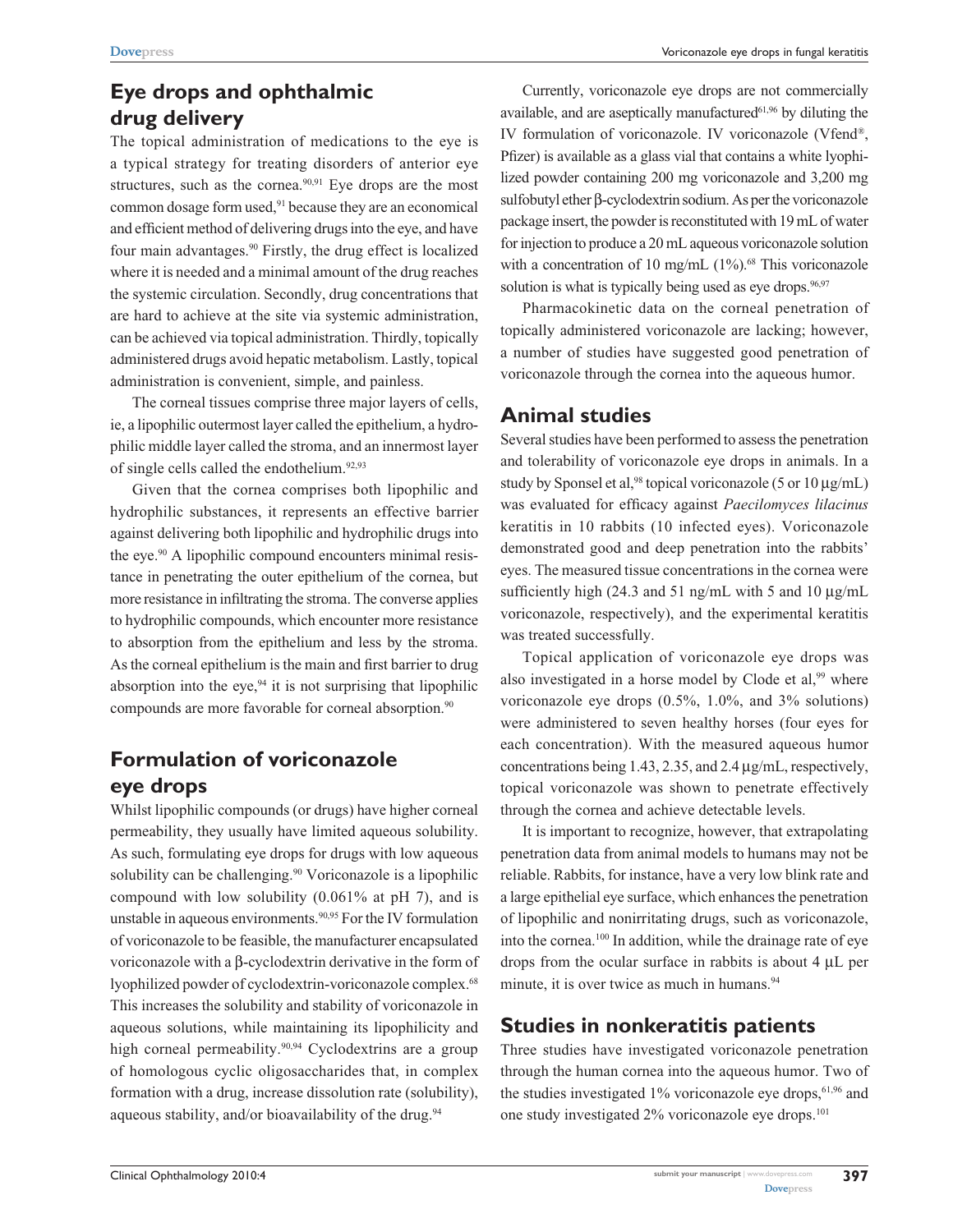In a prospective study by Vemulakonda et al,  $96$  13 patients scheduled for vitrectomy surgery were recruited to receive a two-hourly 1% voriconazole eye drop for 24 hours. Samples were taken  $24 \pm 14$  minutes after the last dose. Topical voriconazole was well tolerated by the eye, and the mean measured voriconazole concentration in the aqueous humor was  $6.49 \pm 3.04 \,\mu$ g/mL, which is sufficiently high to be effective against common pathogens. The concentration, however, was a peak level concentration, because it was taken 24 minutes after a two-hourly dosing regimen (peak concentration is reached 20 to 30 minutes after eye drop administration).<sup>91</sup> While this study did not demonstrate that the two-hourly dosing regimen results in sustained and adequate therapeutic trough voriconazole concentrations in the eye, the ability of topically administered voriconazole eye drops to achieve high aqueous humor concentrations was demonstrated.

In another prospective study by Lau et al,  $61$  10 patients scheduled for anterior segment surgery were recruited to receive either a 1% voriconazole eye drop every six hours for three days, or every hour for four doses. The eye drops were well tolerated, but the aqueous humor concentrations achieved were not sufficiently high to be effective against all common pathogenic fungi. After the six-hourly and hourly dosing, the voriconazole concentrations in the aqueous humor were  $0.94 \pm 1.21$  and  $1.9 \pm 1.12$  µg/mL, with average sampling times of 2.1  $\pm$  0.6 and 1.1  $\pm$  0.5 hours after the last dose, respectively. If samples from the six-hourly regimen were to be taken six hours after the last dose (ie, at trough level), the concentrations measured would be even less than 0.94 µg/mL, suggesting that six-hourly dosing of 1% voriconazole eye drops may be ineffective. Samples taken after hourly dosing were collected approximately one hour after the last dose, representing trough level concentrations. Although the measured 1.9 µg/mL concentration is effective against *Aspergillus* and *Candida* keratitis, it is ineffective against other common types, such as *Fusarium* keratitis.

Al-Badriyeh et al investigated the penetration of  $2\%$  voriconazole eye drops,<sup>101</sup> with the hypothesis that increasing the concentration of voriconazole in the eye drops will increase the amount of voriconazole penetrating into the eye. Hourly 2% voriconazole eye drops were given to 13 human subjects four hours prior to elective anterior segment eye surgery. The mean voriconazole concentration in the aqueous humor was  $1.67 \pm 0.97$   $\mu$ g/mL, while the mean sampling time after the last eye drop administration was at  $1.3 \pm 0.3$  hours. No side effects or toxicities were reported. The design of this study was similar to that of Lau et al,<sup>61</sup> in that both studies had identical numbers and frequencies of doses administered; trough voriconazole levels were measured; the same volumes (∼0.05 mL) of eye drops were administered at each dose,<sup>102</sup> and 0.01% benzalkonium chloride solution (a preservative) was used as a diluent for the preparation of the eye drops. It should be noted that the clinical studies by Lau et al, $61$  and Al-Badriyeh et al, $101$  are the only studies in the literature that involved the use of benzalkonium chloride solution. Benzalkonium chloride is a quaternary ammonium compound with a broad range of antimicrobial activity.103 It is the most frequently used preservative in ophthalmic solutions, and its concentration ranges from 0.004 to 0.02%.<sup>103</sup> In addition to preventing microbial contamination, benzalkonium chloride is known to act as a corneal penetrating enhancer, promoting drug penetration through the strong corneal barrier.<sup>104</sup> The study by Al-Badriyeh et al found that the concentration of voriconazole in the aqueous humor resulting from the 2% voriconazole eye drops was not significantly different from that reported for the  $1\%$  solution,<sup>61,101</sup> suggesting that the penetration of voriconazole through an intact infection-free cornea is not concentration-dependent, at least for the concentration range studied. This appears to be counterintuitive to the hypothesis of the study but is consistent with data from the horse model by Clode et al,<sup>99</sup> in which the voriconazole level in the corneas of horses with fungal keratitis did not change when the concentration of the administered voriconazole eye drops was changed from 1% to 3%.

The studies by Vemulakonda et al, Lau et al, and Al-Badriyeh et al explored the penetration of voriconazole eye drops into the human aqueous humor using different dosage regimens and concentrations.61,96, 101 However, it is important to recognize the major limitation of these studies, ie, that the eye drops were applied to noninfected eyes. It has been widely observed that corneal drug penetration will generally be enhanced with the destruction of the corneal epithelium.<sup>105</sup> For instance, the removal of the surface of the corneal epithelium is recommended to improve the penetration of topical amphotericin B.100 On the other hand, in the rabbit model by Sponsel et al,<sup>98</sup> when the penetration of topical voriconazole into the infected eyes was compared with penetration into the noninfected eyes of the rabbits, it was found that the corneal concentration of voriconazole in the noninfected eyes (after topical administration) was higher than that in the infected corneas. However, in a recent case series by Thiel et al (where voriconazole concentrations in the aqueous humor, following the administration of voriconazole eye drops, were compared among patients with different degrees of corneal injuries) voriconazole concentrations in the infected eyes depended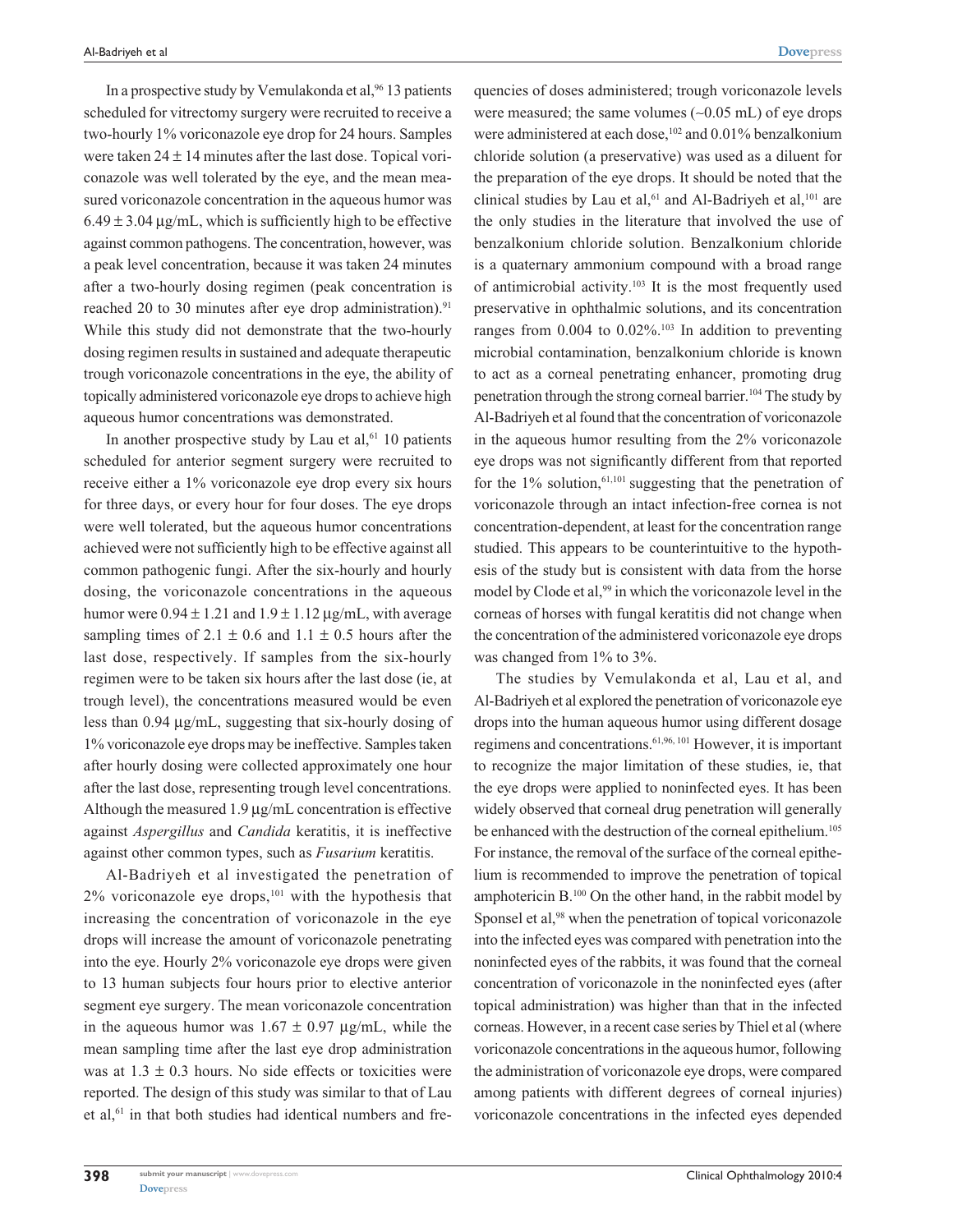neither on the size of the epithelial defect nor on epithelial removal.100 These, however, are preliminary findings, and the effect of corneal damage on the penetration of voriconazole into the human eye remains to be fully elucidated.

# **Studies in keratitis patients**

To date, the penetration of topical voriconazole eye drops through the infected cornea in humans has only been reported twice, and in the form of case reports. In the case reported by Klont et al,<sup>69</sup> the aqueous humor voriconazole concentration was measured after 13 days of topical 1% voriconazole, co-administered with oral voriconazole, for the treatment of a patient with *Fusarium* keratitis. The advantage of topical voriconazole was demonstrated by an aqueous humor concentration of 3.2 µg/mL, which was 160% of the voriconazole concentration in plasma  $(2 \mu g/mL)$ . In the previously mentioned case series by Thiel et al, <sup>100</sup> six patients, including five patients with fungal keratitis, received IV and topical voriconazole for the treatment of *Aspergillus* and *Candida* infections. The aqueous humor samples were collected at stages of therapy where voriconazole eye drops were used alone, yielding voriconazole concentrations ranging from 0.61 to 3.3 µg/mL. The results were highly variable, but provided support for the benefit of using voriconazole eye drops.

# **Efficacy**

Although voriconazole concentrations were detected in the aqueous humor after topical administration of voriconazole eye drops, this may not necessarily correlate with efficacy in the clinical setting of fungal keratitis.<sup>20</sup> Well-designed clinical studies of voriconazole eye drops in patients with active fungal keratitis are difficult to perform and, therefore, lacking. The difficulties in conducting such studies relate to the low incidence of fungal keratitis as well as the need for long treatment duration. In addition, in clinical settings, patients will mostly be receiving other antifungal therapies that will interfere with the outcomes measured.

Currently, evidence of the clinical efficacy of voriconazole eye drops in fungal keratitis is based solely on case reports. A review of the published literature identified nine reports on the use of voriconazole eye drops for the treatment of fungal keratitis.69,74,106–111 The case reports are summarized in Table 4.

In most of the reported cases, voriconazole eye drops were used in combination with systemic voriconazole, except for the case reports by Al-Badriyeh et al,<sup>110,111</sup> where voriconazole eye drops were used as monotherapy. Voriconazole 1% eye drops were used in all cases, except in the case reported by Polizzi et al,<sup>106</sup> where 2% voriconazole was used. Brief summaries of these cases are given below.

The first of these cases, reported by Reis et al,<sup>108</sup> involved a 16-year-old girl diagnosed with keratitis caused by *F. solani* after swimming in a lake. After months of antifungal therapy, the fungal keratitis failed to respond. The patient was initially prescribed topical amphotericin B and fluconazole, followed by itraconazole at a later stage. These, however, had no effect on the infection and, hence, IV voriconazole followed by oral voriconazole was administered. A significant improvement was noticed, followed by resolution upon the addition of topical voriconazole to therapy, which was discontinued after eight weeks.

The case report by Klont et al also reported the use of 1% voriconazole eye drops in the treatment of *Fusarium* keratitis.69 A 23-year-old man with *F. solani* keratitis failed to respond to treatment despite initial topical amphotericin B and itraconazole. The patient was then prescribed, as salvage therapy, concomitant IV and topical voriconazole followed by oral and topical voriconazole. The treatment was ceased at week 6, with a successful outcome.

In the case report by Prats et al, $107$  a 19-year-old man was admitted with an incisive eye wound, with the cornea totally sectioned upon trauma. *S. apiospermum* keratitis was diagnosed. Upon failure of initial empirical antifungal therapy, systemic (IV and oral) and topical voriconazole were commenced. The infection resolved, and the eye did not have to be enucleated. This was the first case report where voriconazole was used for the treatment of *S. apiospermum* keratitis. Five months after the incident, a penetrating keratoplasty and chamber intraocular lens implantation was performed with a favorable visual outcome.

Jones et al demonstrated that voriconazole was effective in a 52-year-old woman diagnosed with *Aspergillus niger* keratitis.109 The patient was initially treated with topical amphotericin B, which was not effective. When the patient was switched to a combination of oral and topical voriconazole, the infection improved rapidly and resolved after five weeks.

In the first of the two cases reported by Tu et al, $74$  a 29-year-old man received oral and topical voriconazole for the treatment of trauma-induced *Fusarium* keratitis. In the second case, a 43-year-old woman received a combination of IV, topical, and intravitreal voriconazole for keratitis caused by *F. solani* that was associated with contact lens wear. In both of these cases, voriconazole was initially effective until it had to be discontinued because of severe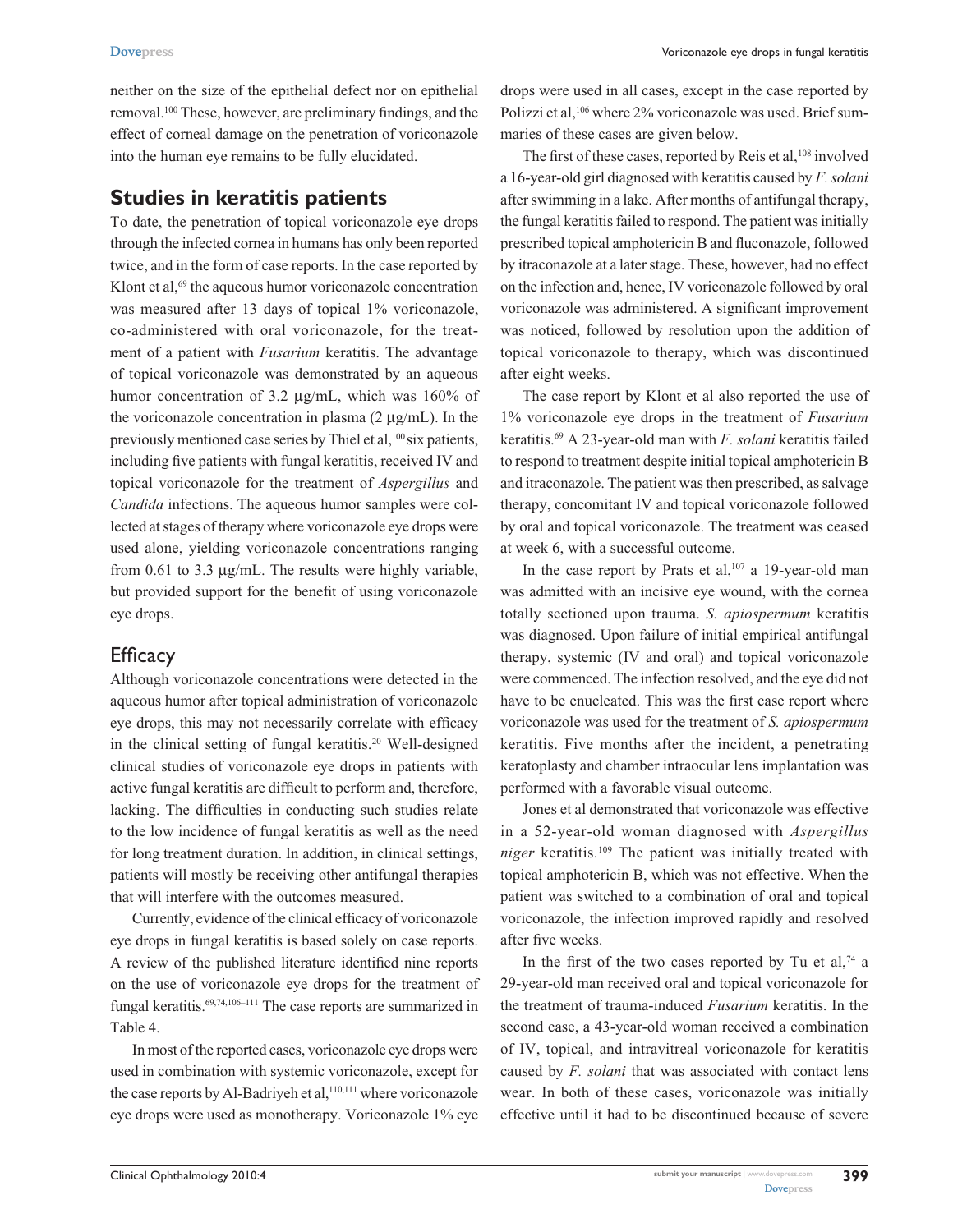| <b>Author</b>     | <b>Patient</b> | Pathogen                    | Voriconazole<br>concentration | <b>Treatment</b> | <b>Outcome</b> | Systemic voriconazole                                                                                                                                                                                             |
|-------------------|----------------|-----------------------------|-------------------------------|------------------|----------------|-------------------------------------------------------------------------------------------------------------------------------------------------------------------------------------------------------------------|
|                   | (age, sex)     |                             |                               |                  |                |                                                                                                                                                                                                                   |
| Reis et al        | 16, female     | Fusarium solani             | 1%                            | Salvage          | <b>Success</b> | Intravenous voriconazole 6 mg/kg<br>twice daily on day 1, followed by<br>intravenous voriconazole 4 mg/kg<br>twice daily until day 11. Oral<br>voriconazole 6 mg/kg twice daily<br>was then given for eight weeks |
| Klont et al       | 23, male       | Fusarium solani             | 1%                            | Salvage          | <b>Success</b> | Intravenous voriconazole 6 mg/kg<br>twice daily on day 1, followed by<br>intravenous voriconazole 4 mg/kg<br>twice daily for two weeks. Oral<br>voriconazole 200 mg twice daily<br>was then given for two weeks   |
| Prats et al       | 19, male       | Scedosporium<br>apiospermum | 1%                            | Salvage          | <b>Success</b> | Oral voriconazole 200 mg<br>twice daily for six weeks                                                                                                                                                             |
| Jones et al       | 52, female     | Aspergillus niger           | 1%                            | Salvage          | <b>Success</b> | Oral voriconazole 200 mg<br>twice daily for five weeks                                                                                                                                                            |
| Tu et al          | 29, male       | <b>Fusarium</b> species     | 1%                            | Primary          | Failure        | Oral voriconazole 200 mg<br>twice daily for five weeks                                                                                                                                                            |
| Tu et al          | 43, female     | Fusarium solani             | 1%                            | Primary          | Failure        | Intravenous voriconazole 200 mg<br>twice daily on day 1, followed by<br>oral voriconazole 200 mg twice<br>daily for six weeks                                                                                     |
| Al-Badriyeh et al | 54, female     | Scedosporium<br>apiospermum | 1%                            | Salvage          | <b>Success</b> | None                                                                                                                                                                                                              |
| Al-Badriyeh et al | 48, male       | Candida albicans            | 1%                            | Primary          | <b>Success</b> | None                                                                                                                                                                                                              |
| Polizzi et al     | 56, male       | Fusarium solani             | 2%                            | Salvage          | <b>Success</b> | Intravenous voriconazole 400 mg<br>twice daily on day 1, followed by<br>intravenous voriconazole 300 mg<br>twice daily until day 15. Oral<br>voriconazole 200 mg twice daily<br>was then given for four weeks     |

**Table 4** Case reports of the use of topical voriconazole in fungal keratitis<sup>69,74,106–111</sup>

hepatotoxicity. Patients were then switched to posaconazole as salvage therapy.

In the two case reports by Al-Badriyeh et al,<sup>110,111</sup> 1% voriconazole was used as a stand-alone therapy. In one case report,110 a 54-year-old woman presented with a painful injected eye. Despite empirical therapy, symptoms persisted. Keratitis was later diagnosed and identified as a rare *S. apiospermum* keratitis. Primary antifungal therapy with natamycin 5% was not successful and was switched to 1% voriconazole eye drops. Vision improved in five days, and the corneal defect completely re-epithelialized in a week. In the other report by Al-Badriyeh et al,<sup>111</sup> a 48-year-old presented with keratitis following exposure to dust, the cause of which was later identified as *C. albicans*. Despite empirical antibacterial therapy, the epithelial defect persisted. Primary antifungal therapy with 1% voriconazole eye drops was initiated. The corneal infiltrate resolved in two days,

the epithelial defect was completely healed, and visual acuity was restored in seven days.

Polizzi et al reported the only case where 2% voriconazole eye drops were used.106 A 56-year-old man developed corneal ulceration caused by *F. solani* upon accidental contact with vegetation. Corneal ulceration developed and a perforating keratoplasty was performed. Systemic and topical amphotericin B and fluconazole were administered initially, but the patient did not improve. A new abscess formed on the transplanted graft and a wound leak developed. Therapy was then switched to IV and oral voriconazole in combination with topical 2% voriconazole eye drops. The patient completely recovered after 20 days of treatment with voriconazole.

A number of important considerations are associated with the above cases. One is that the use of voriconazole eye drops was associated with successful outcomes in most cases of fungal keratitis. Whilst the voriconazole therapy appeared to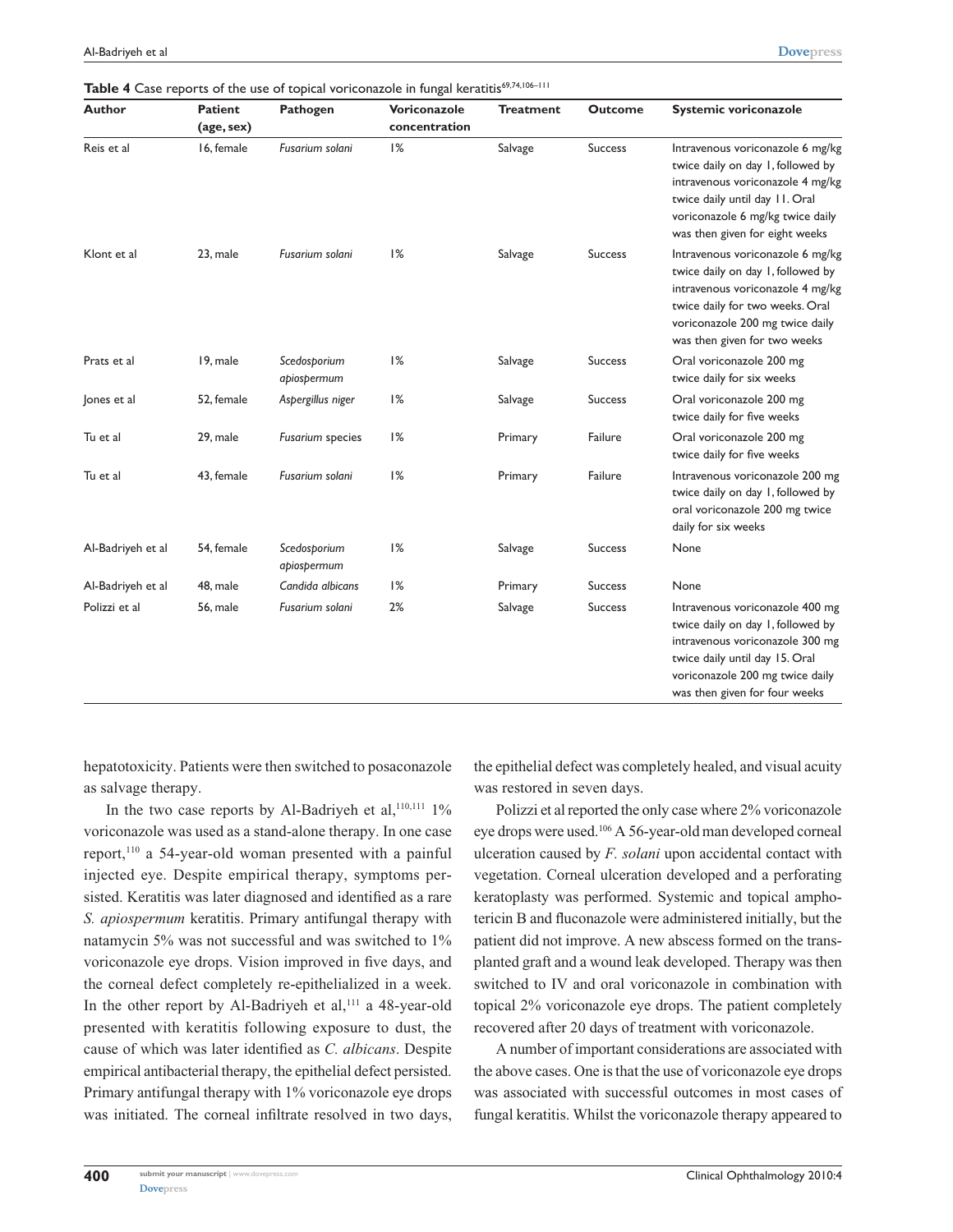fail in the cases reported by Tu et al,<sup>74</sup> the failure was not due to lack of efficacy, but to severe side effects from systemically administered voriconazole, which required discontinuation of treatment. A second issue is that voriconazole eye drops were used as an adjunct to systemic voriconazole in most reported cases. Only Al-Badriyeh et al have demonstrated the clinical benefit of topical voriconazole when used alone as primary and salvage therapies.<sup>110,111</sup> Thirdly, whilst the  $2\%$ voriconazole eye drops were effective,<sup>106</sup> the advantage of using 2% compared with 1% voriconazole eye drops remains unknown. A fourth issue is that, in the reports by Al-Badriyeh et al,110,111 the voriconazole eye drops were prepared as a solution containing 0.01% benzalkonium chloride as preservative, whereas, in all other case reports, the eye drops were prepared in sterile water for injection. In these case reports, voriconazole eye drops were typically administered with a dosing frequency of one drop every 0.5, 1.0, or 2.0 hours,  $69,74,106-111$  and the average duration of administration of the voriconazole eye drops as adjunct therapy (ie, one to two months) was similar to the average duration of administration of the voriconazole eye drops given as monotherapy (ie, one month). However, it is common for the administration of the eye drops to extend beyond the resolution of fungal keratitis, with a duration that is more related to local clinical practices rather than time to resolution.

#### Safety

The safety of voriconazole in the eye was first evaluated in a rat model by Gao et al,<sup>85</sup> who demonstrated that intravitreal voriconazole concentration as high as 25 mg/mL did not result in any electroretinographic or histologic abnormalities in the rat retina. This, however, cannot be extrapolated as an evidence of the safety of voriconazole when topically applied to the human cornea.

In a stability study by Al-Badriyeh et al, $^{112}$  changes in the pH of 1% and 2% voriconazole eye drops were followed for over three months, and were found to range between 6.02 and 6.27. This was consistent with the findings of the only other stability study of voriconazole eye drops, performed by Dupuis et al,<sup>97</sup> where a pH of 7 was maintained for 1% voriconazole eye drops with a storage duration of 30 days. These pH values are usually well tolerated by the eye.<sup>112</sup> It is unlikely, therefore, that any eye irritation resulting from the use of the voriconazole eye drops would be a consequence of low pH.

Indeed, in the above studies that evaluated the application of voriconazole eye drops to the eye of animals and humans, the drops were well tolerated, and associated with mild or no side effects. In the animal model by Sponsel et al,<sup>98</sup> all rabbits responded well to the voriconazole eye drops with no apparent side effects. In the horse model by Clode et al,<sup>99</sup> 0.5% and 1% voriconazole eye drops resulted in no side effects, and only the higher 3% concentration was associated with ocular toxicity. In the clinical study by Vemulakonda et al,<sup>96</sup> only two patients reported a mild transient stinging sensation on instillation of the 1% voriconazole eye drops. Visualization was excellent in all 13 patients. Of the 10 patients in the study by Lau et al, $61$  four patients reported one or two instances of mild stinging, and one patient reported sneezing after the initial dose. None of the patients in the clinical study by Al-Badriyeh et al reported any side effects with the 2% voriconazole eye drops.<sup>101</sup> These outcomes were consistent with the outcome in another study by Lau et al that evaluated voriconazole penetration into the vitreous humor of the eye after topical application of the eye drops.113 Here also, no side effects were reported. Similarly, in all of the case reports of using topical voriconazole in fungal keratitis, the eye drops were well tolerated with no side effects reported.<sup>69, 74,106–111</sup>

Systemic side effects resulting from the topical administration of the voriconazole solution should be negligible. In the case of the 2% eye drops (the highest concentration that has been reported in humans), each drop contains only 0.001 mg of voriconazole which, when compared with the standard systemic dose of 200 mg oral or IV voriconazole twice daily,<sup>68</sup> is unlikely to result in systemic concentration that is high enough to induce side effects.

## **Stability of voriconazole eye drops**

According to the stability study by Al-Badriyeh et al, $112$ 1% voriconazole eye drops, prepared in sterile benzalkonium chloride 0.01% solution, were stable for at least 14 weeks when stored at  $2-8$ °C, while  $2\%$  voriconazole eye drops, also prepared in sterile benzalkonium chloride solution, were stable for 16 weeks at 2–8, 25, and 40°C. This was consistent with the stability study by Dupuis et al,  $97$  where 1% voriconazole eye drops, prepared in sterile water for injection, were stable for at least four weeks when stored at 4°C. Such long-term stability data will help minimize wastage and is pivotal to facilitate the use of the eye drops in the outpatient setting.

## **Patient adherence and satisfaction**

Given the observed efficacy, safety, and stability, voriconazole eye drops appear to be a good option in the treatment of fungal keratitis. However, non-adherence to the prescribed dosing regimen may pose a challenge to achieving the desired treatment outcome and, consequently, lead to progression of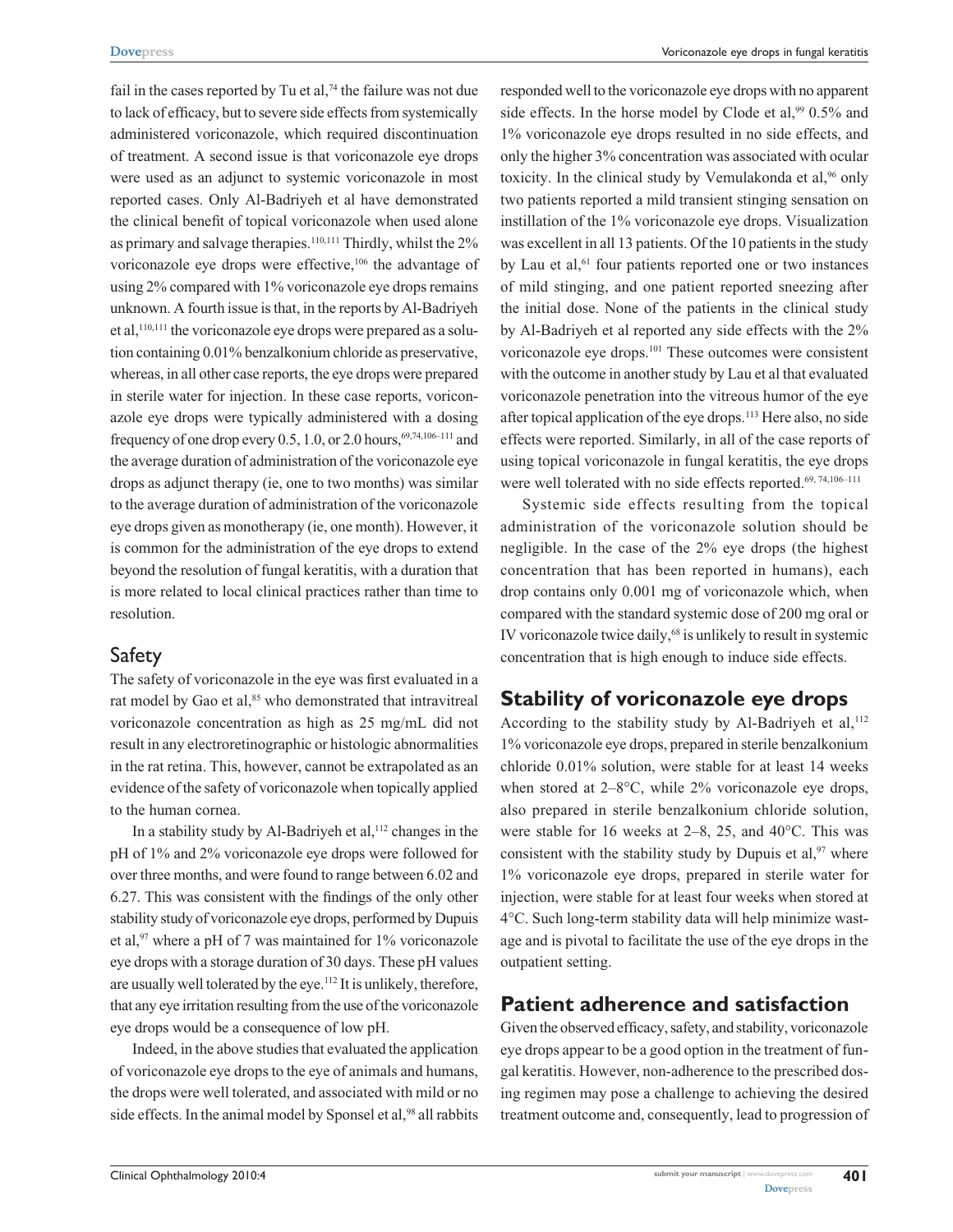the infection. The benefits of using voriconazole eye drops, especially in the outpatient setting, could be diminished due to poor patient adherence if the dosing regimen is intense (eg, hourly to two-hourly drops) and is for an extended duration. The outpatient setting is different from the situation in clinical studies, in which maximal compliance can be achieved because the eye drops are often administered by nursing staff in hospitals.100 To date, there are no published data available about patient adherence to voriconazole eye drops.

The appropriate dosing frequency of voriconazole eye drops is not clear. The voriconazole aqueous humor concentration measured by Vemulakonda et al  $(6.49 \pm 3.04 \text{ mg/L})$ ,<sup>96</sup> where 1% eye drops were administered every two hours for 24 hours, is more than three times the concentration reported by Lau et al  $(1.90 \pm 1.12 \text{ mg/L})$ ,<sup>61</sup> where one drop was administered every hour for four hours. Based on these data, it is tempting to assume that the higher concentration measured by Vemulakonda et al was a result of drug accumulation in the eye; however, the significant difference in the post-dose sampling time (0.4 hours versus 1.1 hours in the Vemulakonda et al and Lau et al studies, respectively) could have been the key factor behind the differences in the measured voriconazole level in the aqueous humor.

#### **Conclusion**

Voriconazole eye drops appear to be effective when used for the treatment of fungal keratitis caused by a variety of fungi, including *F. solani*, *C. albicans*, *S. apiospermum*, and *A. niger*. The eye drops are well tolerated in the reported clinical trials and case studies. In addition, stability data for the extemporaneously prepared eye drops are available, minimizing the manufacturing cost and wastage associated with the eye drops.

Case reports have shown that voriconazole eye drops are effective when used as adjunctive therapy or monotherapy, and as primary or salvage therapy for the management of ophthalmic fungal keratitis. However, the number of these case reports and, hence, their significance remains limited. Whilst large-scale, randomized, controlled studies are needed, such studies are difficult to conduct and, consequently, audits or large case series on the use of voriconazole eye drops as monotherapy are necessary to confirm current findings and help establish the extent of their effectiveness.

Increasing the concentration of voriconazole eye drops may lead to increased efficacy and/or reduced dosing

frequency; however, the benefit of using concentrations greater than 1% has not been evaluated in patients with fungal keratitis beyond a single case report. Studies using intact corneas have suggested concentration-independent penetration of voriconazole through the cornea and, consequently, it appears that administering 2% over 1% voriconazole eye drops in fungal keratitis is unlikely to give any additional benefit. Although some studies have suggested that epithelial damage is not necessary for voriconazole penetration, future studies that evaluate the penetration of 2% versus 1% voriconazole eye drops in patients with fungal keratitis, despite being difficult to perform, will be important. Given that the optimal dosing of the voriconazole eye drops remains unknown, studies to investigate the extent of voriconazole clearance from the human eye after topical administration should be conducted to guide the dosing frequency.

Current literature has provided some evidence on the effectiveness of voriconazole eye drops for the treatment of fungal keratitis; however, more data are required before a definite conclusion regarding their utility is drawn.

#### **Disclosures**

The authors report no financial or other conflicts of interest in this work.

#### **References**

- 1. Whitcher J, Srinivasan M, Upadhyay M. Corneal blindness: A global perspective. *Bull World Health Organ*. 2001;79(3):214–221.
- 2. Dandona L, Dandona R, Naduvilath T, et al. Is current eye-care-policy focus almost exclusively on cataract adequate to deal with blindness in India? *Lancet*. 1998;351(9112):1312–1316.
- 3. Levin L, Avery R, Shore J, Woog J, Baker A. The spectrum of orbital aspergillosis: A clinicopathological review. *Surv Ophthalmol*. 1996;41(2):142–154.
- 4. Yohai R, Bullock J, Aziz A, Markert R. Survival factors in rhinoorbital-cerebral mucormycosis. *Surv Ophthalmol*. 1994;39(1):3–22.
- 5. See J, Wong T, Yeo K. Trends in the pattern of blindness and major ocular diseases in Singapore and Asia. *Ann Acad Med Singapore*. 1998;27(4):540–546.
- 6. Hagan M, Wright E, Newman M, Dolin P, Johnson G. Causes of suppurative keratitis in Ghana. *Br J Ophthalmol*. 1995;79(11): 1024–1028.
- 7. Puttanna S. Primary keratomycosis. *J All India Ophthalmol Soc*. 1969;17(5):171–200.
- 8. Galarreta D, Tuft S, Ramsay A, Dart J. Fungal keratitis in London: Microbiological and clinical evaluation. *Cornea*. 2007;26(9):1082–1086.
- 9. Srinivasan M. Fungal keratitis. *Curr Opin Ophthalmol*. 2004;15(4): 321–327.
- 10. Bhartiya P, Daniell M, Constantinou M, Islam F, Taylor H. Fungal keratitis in Melbourne. *Clin Experiment Ophthalmol*. 2007;35(2): 124–130.
- 11. Nelson PE, Dignani MC, Anaissie EJ. Taxonomy, biology, and clinical aspects of Fusarium species. *Clin Microbiol Rev*. 1994;7(4):479–504.
- 12. Thomas P. Mycotic keratitis an underestimated mycosis. *J Med Vet Mycol*. 1994;32(4):235–256.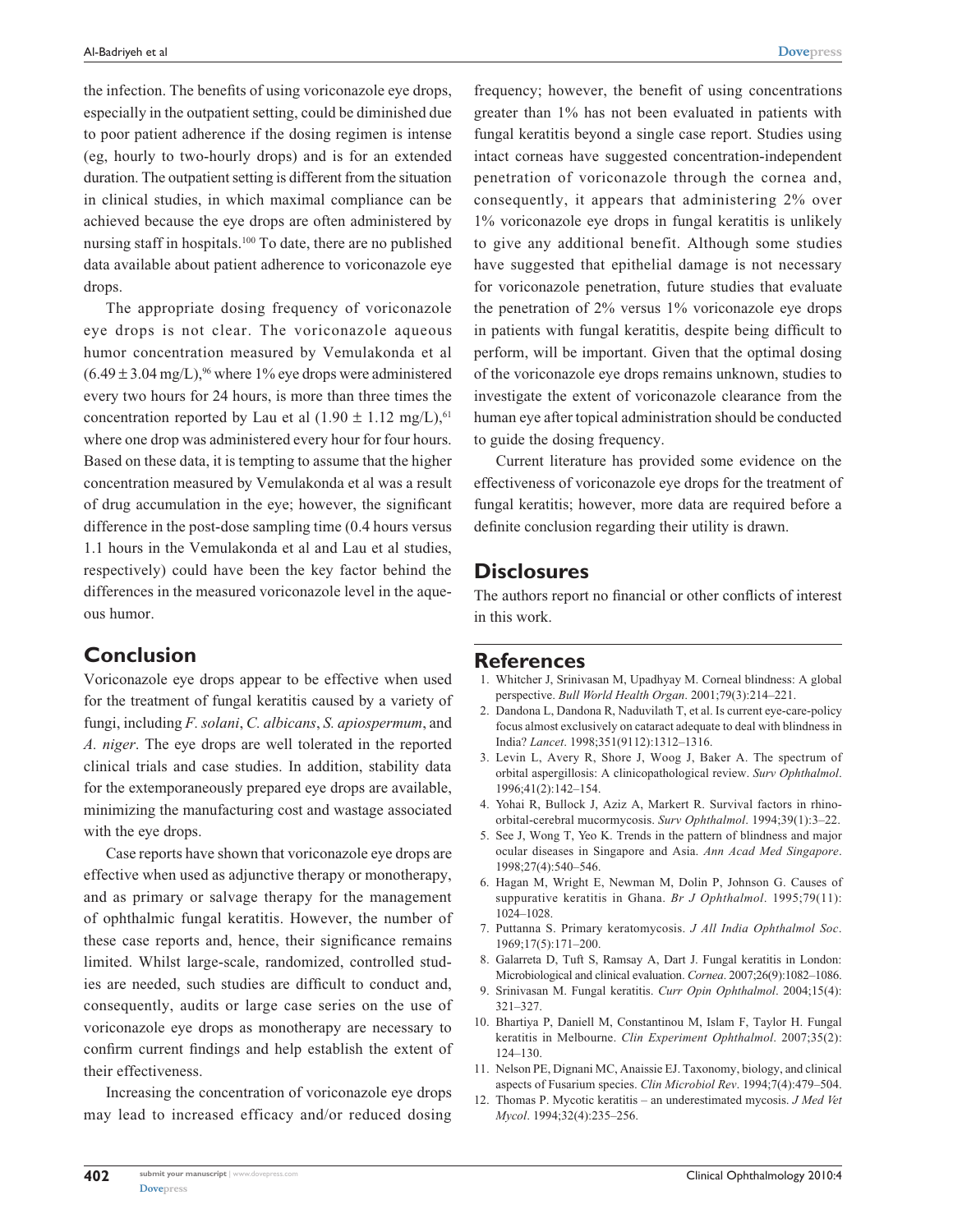- 13. Gopinathan U, Garg P, Fernandes M, Sharma S, Athmanathan S, Rao G. The epidemiological features and laboratory results of fungal keratitis: A 10-year review at a referral eye care center in South India. *Cornea*. 2002;21(6):555–559.
- 14. Rosa R, Miller D, Alfonso E. The changing spectrum of fungal keratitis in south Florida. *Ophthalmology*. 1994;101(6):1005–1013.
- 15. Cuero RG. Ecological distribution of Fusarium solani and its opportunistic action related to mycotic keratitis in Cali, Colombia. *J Clin Microbiol*. 1980;12(3):455–461.
- 16. Stevens D, Kan V, Judson M, et al. Practice guidelines for diseases caused by aspergillus. Infectious Diseases Society of America. *Clin Infect Dis*. 2000;30(4):696–709.
- 17. Tabbara K, al Jabarti A. Hospital construction-associated outbreak of ocular aspergillosis after cataract surgery. *Ophthalmology*. 1998;105(3):522–526.
- 18. Smolin G, Foster CS, Azar DT, Dohlman CH. *The Cornea: Scientific Foundations and Clinical Practice*. 4th ed. Philadelphia, PA: Lippincott Williams & Wilkins Inc.; 2005.
- 19. Klintworth G. The cornea structure and macromolecules in health and disease. A review. *Am J Pathol*. 1977;89(3):718–808.
- 20. Thomas PA. Current perspectives on ophthalmic mycoses. *Clin Microbiol Rev*. 2003;16(4):730–797.
- 21. Gordon M, Norton S. Corneal transplant infection by Paecilomyces lilacinus. *Sabouraudia*. 1985;23(4):295–301.
- 22. Kozarsky A, Stulting R, Waring G, Cornell F, Wilson L, Cavanagh H. Penetrating keratoplasty for exogenous Paecilomyces keratitis followed by postoperative endophthalmitis. *Am J Ophthalmol*. 1984;98(5):552–557.
- 23. Fincher R, Fisher J, Lovell R, Newman C, Espinel-Ingroff A, Shadomy H. Infection due to the fungus Acremonium (cephalosporium). *Medicine (Baltimore)*. 1991;70(6):398–409.
- 24. Guarro J, Gams W, Pujol I, Gene J. Acremonium species: New emerging fungal opportunists – in vitro antifungal susceptibilities and review. *Clin Infect Dis*. 1997;25(5):1222–1229.
- 25. Garg P, Gopinathan U, Choudhary K, Rao G. Keratomycosis: Clinical and microbiologic experience with dematiaceous fungi. *Ophthalmology*. 2000;107(3):574–580.
- 26. Jones B. Principles in the management of oculomycosis. XXXI Edward Jackson memorial lecture. *Am J Ophthalmol*. 1975;79(5):719–751.
- 27. Stern G, Buttross M. Use of corticosteroids in combination with antimicrobial drugs in the treatment of infectious corneal disease. *Ophthalmology*. 1991;98(6):847–853.
- 28. Hariprasad SM, Mieler WF, Lin TK, Sponsel WE, Graybill JR. Voriconazole in the treatment of fungal eye infections: A review of current literature. *Br J Ophthalmol*. 2008;92(7):871–878.
- 29. Fairley C, Sullivan T, Bartley P, Allworth T, Lewandowski R. Survival after rhino-orbital-cerebral mucormycosis in an immunocompetent patient. *Ophthalmology*. 2000;107(3):555–558.
- 30. Marshall D, Brownstein S, Jackson W, Mintsioulis G, Gilberg S, al-Zeerah B. Post-traumatic corneal mucormycosis caused by Absidia corymbifera. *Ophthalmology*. 1997;104(7):1107–1011.
- 31. Mino de Kaspar H, Zoulek G, Paredes M, et al. Mycotic keratitis in Paraguay. *Mycoses*. 1991;34(5–6):251–254.
- 32. Panda A, Sharma N, Das G, Kumar N, Satpathy G. Mycotic keratitis in children: Epidemiologic and microbiologic evaluation. *Cornea*. 1997;16(3):295–299.
- 33. Tanure M, Cohen E, Sudesh S, Rapuano C, Laibson P. Spectrum of fungal keratitis at Wills Eye Hospital, Philadelphia, Pennsylvania. *Cornea*. 2000;19(3):307–312.
- 34. Srinivasan M, Gonzales CA, George C, et al. Epidemiology and aetiological diagnosis of corneal ulceration in Madurai, south India. *Br J Ophthalmol*. 1997;81(11):965–971.
- 35. Sony P, Sharma N, Vajpayee R, Ray M. Therapeutic keratoplasty for infectious keratitis: A review of the literature. *CLAO J*. 2002;28(3):111–118.
- 36. Dunlop A, Wright E, Howlader S, et al. Suppurative corneal ulceration in Bangladesh. A study of 142 cases examining the microbiological diagnosis, clinical and epidemiological features of bacterial and fungal keratitis. *Aust N Z J Ophthalmol*. 1994;22(2):105–110.
- 37. Wong T, Ng T, Fong K, Tan D. Risk factors and clinical outcomes between fungal and bacterial keratitis: A comparative study. *CLAO J*. 1997;23(4):275–281.
- 38. Clinch T, Robinson M, Barron B, Insler M, Liang K, Kaufman H. Fungal keratitis from nylon line lawn trimmers. *Am J Ophthalmol*. 1992;114(4):437–440.
- 39. Okhravi N, Dart JK, Towler HM, Lightman S. Paecilomyces lilacinus endophthalmitis with secondary keratitis: A case report and literature review. *Arch Ophthalmol*. 1997;115(10):1320–1324.
- 40. Manzouri B, Vafidis G, Wyse R. Pharmacotherapy of fungal eye infections. *Expert Opin Pharmacother*. 2001;2(11):1849–1857.
- 41. FlorCruz NV, Peczon Jr I. Medical interventions for fungal keratitis. *Cochrane Database Syst Rev*. 2008;CD004241.
- 42. O'Day D. Selection of appropriate antifungal therapy. *Cornea*. 1987;6(4):238–245.
- 43. Khoo SH, Bond J, Denning DW. Administering amphotericin B a practical approach. *J Antimicrob Chemother*. 1994;33(2):203–213.
- 44. Bates D, Su L, Yu D, et al. Mortality and costs of acute renal failure associated with amphotericin B therapy. *Clin Infect Dis*. 2001;32(5): 686–693.
- 45. O'Day D, Head W, Robinson R, Clanton J. Corneal penetration of topical amphotericin B and natamycin. *Curr Eye Res*. 1986;5(11): 877–882.
- 46. O'Brien TP. Therapy of ocular fungal infections. *Ophthalmol Clin North Am*. 1999;12:33–50.
- 47. Natacyn [Package insert]. Alcon Laboratories Inc., Texas, May 2008.
- 48. Panda A, Sharma N, Angra S. Topical fluconazole therapy of Candida keratitis. *Cornea*. 1996;15(4):373–375.
- 49. Seal D, Pleyer U. *Ocular Infection and Immunity*. 2nd ed. New York, NY: Informa Healthcare Inc.; 2007.
- 50. Ganegoda N, Rao SK. Antifungal therapy for keratomycoses. *Expert Opin Pharmacother*. 2004;5(4):865–874.
- 51. O'Day D, Head W, Robinson R, Williams T, Gedde S. Anomalous effect of subconjunctival miconazole on Candida albicans keratitis in rabbits. *Am J Ophthalmol*. 1991;112(5):562–566.
- 52. Torres MA, Mohamed J, Cavazos-Adame H, Martinez LA. Topical ketoconazole for fungal keratitis. *Am J Ophthalmol*. 1985;100(2): 293–298.
- 53. Foster CS, Lass JH, Moran-Wallace K, Giovanoni R. Ocular toxicity of topical antifungal agents. *Arch Ophthalmol*. 1981;99(6):1081–1084.
- 54. Foster CS, Stefanyszyn M. Intraocular penetration of miconazole in rabbits. *Arch Ophthalmol*. 1979;97(9):1703–1706.
- 55. Thomas PA. Fungal infections of the cornea. *Eye (Lond)*. 2003;17(8): 852–862.
- 56. Prajna NV, John RK, Nirmalan PK, Lalitha P, Srinivasan M. A randomised clinical trial comparing 2% econazole and 5% natamycin for the treatment of fungal keratitis. *Br J Ophthalmol*. 2003;87(10):1235–1237.
- 57. Avunduk A, Beuerman R, Warnel E, Kaufman H, Greer D. Comparison of efficacy of topical and oral fluconazole treatment in experimental Aspergillus keratitis. *Curr Eye Res*. 2003;26(2):113–117.
- 58. Nunery W, Welsh M, Saylor R. Pseudallescheria boydii (Petriellidium boydii) infection of the orbit. *Ophthalmic Surg*. 1985;16(5):296–300.
- 59. Sonego-Krone S, Sanchez-Di Martin D, Ayala-Lugo R, et al. Clinical results of topical fluconazole for the treatment of filamentous fungal keratitis. *Graefes Arch Clin Exp Ophthalmol*. 2006;244(7):782–787.
- 60. Tu E. Alternaria keratitis: Clinical presentation and resolution with topical fluconazole or intrastromal voriconazole and topical caspofungin. *Cornea*. 2009;28(1):116–119.
- 61. Lau D, Fedinands M, Leung L, et al. Penetration of voriconazole, 1%, eyedrops into human aqueous humor: A prospective open-label study. *Arch Ophthalmol*. 2008;126(3):343–346.
- 62. Rao S, Madhavan H, Rao G, Padmanabhan P. Fluconazole in filamentous fungal keratitis. *Cornea*. 1997;16(6):700.
- 63. Rajasekaran J, Thomas P, Kalavathy C, Joseph P, Abraham D. Itraconazole therapy for fungal keratitis. *Indian J Ophthalmol*. 1987; 35(5–6):157–160.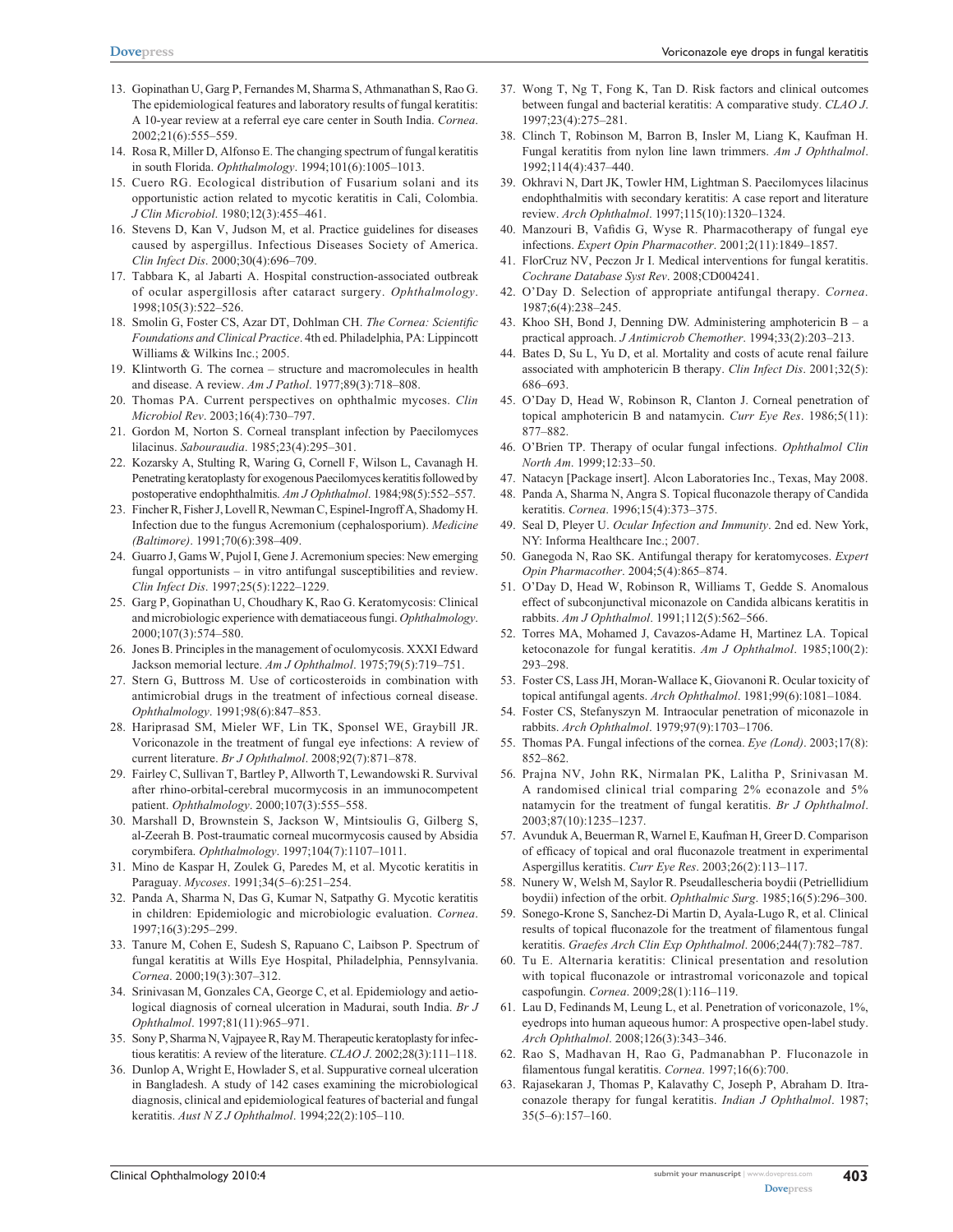- 64. Savani DV, Perfect JR, Cobo LM, Durack DT. Penetration of new azole compounds into the eye and efficacy in experimental Candida endophthalmitis. *Antimicrob Agents Chemother*. 1987;31(1):6–10.
- 65. Vanden Bossche H, Mackenzie D, Cauwenbergh G. *Aspergillus and Aspergillosis*. New York, NY: Plenum Press Inc.; 1988.
- 66. Johnson L, Kauffman C. Voriconazole: A new triazole antifungal agent. *Clin Infect Dis*. 2003;36(5):630–637.
- 67. Hariprasad SM, Mieler WF, Holz ER, et al. Determination of vitreous, aqueous, and plasma concentration of orally administered voriconazole in humans. *Arch Ophthalmol*. 2004;122(1):42–47.
- 68. Vfend [Package insert]. New York, NY: Pfizer Inc.; March 2008.
- 69. Klont R, Eggink C, Rijs A, Wesseling P, Verweij P. Successful treatment of Fusarium keratitis with cornea transplantation and topical and systemic voriconazole. *Clin Infect Dis*. 2005;40(12):e110–e112.
- 70. Gao H, Pennesi ME, Shah K, et al. Intravitreal voriconazole: An electroretinographic and histopathologic study. *Arch Ophthalmol*. 2004;122(11):1687–1692.
- 71. Torres H, Hachem R, Chemaly R, Kontoyiannis D, Raad I. Posaconazole: A broad-spectrum triazole antifungal. *Lancet Infect Dis*. 2005;5(12):775–785.
- 72. Ullmann AJ, Cornely OA, Burchardt A, et al. Pharmacokinetics, safety, and efficacy of posaconazole in patients with persistent febrile neutropenia or refractory invasive fungal infection. *Antimicrob Agents Chemother*. 2006;50(2):658–666.
- 73. Sponsel WE, Graybill JR, Nevarez HL, Dang D. Ocular and systemic posaconazole (SCH-56592) treatment of invasive Fusarium solani keratitis and endophthalmitis. *Br J Ophthalmol*. 2002;86(7): 829–830.
- 74. Tu E, McCartney D, Beatty R, Springer K, Levy J, Edward D. Successful treatment of resistant ocular fusariosis with posaconazole (SCH-56592). *Am J Ophthalmol*. 2007;143(2):222–227.
- 75. Abdel-Rahman S, Nahata M. Oral terbinafine: A new antifungal agent. *Ann Pharmacother*. 1997;31(4):445–456.
- 76. Jensen J. Clinical pharmacokinetics of terbinafine (Lamisil). *Clin Exp Dermatol*. 1989;14(2):110–113.
- 77. Nedelman JR, Gibiansky E, Robbins B, et al. Pharmacokinetics and pharmacodynamics of multiple-dose terbinafine. *J Clin Pharmacol*. 1996;36(5):452–461.
- 78. Liang QF, Jin XY, Wang XL, Sun XG. Effect of topical application of terbinafine on fungal keratitis. *Chin Med J (Engl)*. 2009;122(16): 1884–1888.
- 79. Goldblum D, Frueh BE, Sarra GM, Katsoulis K, Zimmerli S. Topical caspofungin for treatment of keratitis caused by Candida albicans in a rabbit model. *Antimicrob Agents Chemother*. 2005;49(4):1359–1363.
- 80. Lalitha P, Shapiro BL, Srinivasan M, et al. Antimicrobial susceptibility of fusarium, aspergillus, and other filamentous fungi isolated from keratitis. *Arch Ophthalmol*. 2007;125(6):789–793.
- 81. Jurkunas U, Langston D, Colby K. Use of voriconazole in the treatment of fungal keratitis. *Int Ophthalmol Clin*. 2007;47(2):47–59.
- 82. Leveque D, Nivoix Y, Jehl F, Herbrecht R. Clinical pharmacokinetics of voriconazole. *Int J Antimicrob Agents*. 2006;27(4):274–284.
- 83. Carrillo-Munoz A, Quindos G, JL LR. Current development in antifungal agents. *Curr Med Chem*. 2004;3(4):297–323.
- 84. Breit S, Hariprasad S, Mieler W, Shah G, Mills M, Grand M. Management of endogenous fungal endophthalmitis with voriconazole and caspofungin. *Am J Ophthalmol*. 2005;139(1):135–140.
- 85. Gao H, Pennesi M, Shah K, et al. Safety of intravitreal voriconazole: Electroretinographic and histopathologic studies. *Trans Am Ophthalmol Soc*. 2003;101:183–189.
- 86. Marangon F, Miller D, Giaconi J, Alfonso E. In vitro investigation of voriconazole susceptibility for keratitis and endophthalmitis fungal pathogens. *Am J Ophthalmol*. 2004;137(5):820–825.
- 87. Nulens E, Eggink C, Rijs AJMM, Wesseling P, Verweij PE. Keratitis caused by Scedosporium apiospermum successfully treated with a cornea transplant and voriconazole. *J Clin Microbiol*. 2003;41(5):2261–2264.
- 88. Nochez Y, Arsene S, Le Guellec C, et al. Unusual pharmacokinetics of intravitreal and systemic voriconazole in a patient with *Scedosporium apiospermum* endophthalmitis. *J Ocul Pharmacol Ther*. 2008;24(1):87–90.
- 89. Stewart A, Powles R, Hewetson M, Antrum J, Richardson C, Mehta J. Costs of antifungal prophylaxis after bone marrow transplantation. A model comparing oral fluconazole, liposomal amphotericin and oral polyenes as prophylaxis against oropharyngeal infections. *Pharmacoeconomics*. 1995;8(4):350–361.
- 90. Davies N. Biopharmaceutical considerations in topical ocular drug delivery. *Clin Exp Pharmacol Physiol*. 2000;27(7):558–562.
- 91. Urtti A. Challenges and obstacles of ocular pharmacokinetics and drug delivery. *Adv Drug Deliv Rev*. 2006;58(11):1131–1135.
- 92. Forrester JV, Dick AD, Roberts F. *The Eye: Basic Sciences in Practice: Basic Science in Practice*. 2nd ed. London, UK: Saunders Ltd; 2002.
- 93. Klotz S, Penn C, Negvesky G, Butrus S. Fungal and parasitic infections of the eye. *Clin Microbiol Rev*. 2000;13(4):662–685.
- 94. Jtirvinen K, Urtti A. Ocular absorption following topical delivery. *Adv Drug Del Rev*. 1995;16(1):3–19.
- 95. Silveira FP, Husain S. Fungal infections in solid organ transplantation. *Med Mycol*. 2007;45(4):305–320.
- 96. Vemulakonda GA, Hariprasad SM, Mieler WF, Prince RA, Shah GK, Van Gelder RN. Aqueous and vitreous concentrations following topical administration of 1% voriconazole in humans. *Arch Ophthalmol*. 2008;126(1):18–22.
- 97. Dupuis A, Tournier N, Le Moal G, Venisse N. Preparation and stability of voriconazole eye drop solution. *Antimicrob Agents Chemother*. 2009;53(2):798–799.
- 98. Sponsel W, Chen N, Dang D, et al. Topical voriconazole as a novel treatment for fungal keratitis. *Antimicrob Agents Chemother*. 2006;50(1):262–268.
- 99. Clode A, Davis J, Salmon J, Michau T, Gilger B. Evaluation of concentration of voriconazole in aqueous humor after topical and oral administration in horses. *Am J Vet Res*. 2006;67(2):296–301.
- 100. Thiel MA, Zinkernagel AS, Burhenne J, Kaufmann C, Haefeli WE. Voriconazole concentration in human aqueous humor and plasma during topical or combined topical and systemic administration for fungal keratitis. *Antimicrob Agents Chemother*. 2007;51(1): 239–244.
- 101. Al-Badriyeh D, Leung L, Roydhouse T, et al. Prospective open-label study of the administration of two-percent voriconazole eye drops. *Antimicrob Agents Chemother*. 2009;53(7):3153–3155.
- 102. Lau D. Penetration of 1% voriconazole eye drops into human aqueous and vitreous humor – a prospective, open-label study (MClinPharm thesis). Melbourne, Australia: Monash University; 2006.
- 103. Freeman PD, Kahook MY. Preservatives in topical ophthalmic medications: Historical and practical review of benzalkonium chloride. *Expert Rev Ophthalmol*. 2009;4(1):59–64.
- 104. van der Bijl P, van Eyk A, Meyer D. Effects of three penetration enhancers on transcorneal permeation of cyclosporine. *Cornea*. 2001;20(5):505–558.
- 105. Sengupta KK, Mikherji R. *Essentials Ocular Pharmacology and Therapeutics*. 1st ed. Kent, UK: Anshan Pub.; 2007.
- 106. Polizzi A, Siniscalchi C, Mastromarino A, Sacca S. Effect of voriconazole on a corneal abscess caused by fusarium. *Acta Ophthalmol Scand*. 2004;82(6):762–764.
- 107. Prats CH, Tello FL, Jose ABS, Otaolaurruchi JS, Baines JPO. Voriconazole in fungal keratitis caused by Scedosporium apiospermum. *Ann Pharmacother*. 2004;38(3):414–417.
- 108. Reis A, Sundmacher R, Tintelnot K, Agostini H, Jensen HE, Althmaus C. Successful treatment of ocular invasive mould infection (fusariosis) with the new antifungal agent voriconazole. *Br J Ophthalmol*. 2000;84(8):932–933.
- 109. Jones A, Muhtaseb M. Use of voriconazole in fungal keratitis. *J Cataract Refract Surg*. 2008;34(2):183–184.